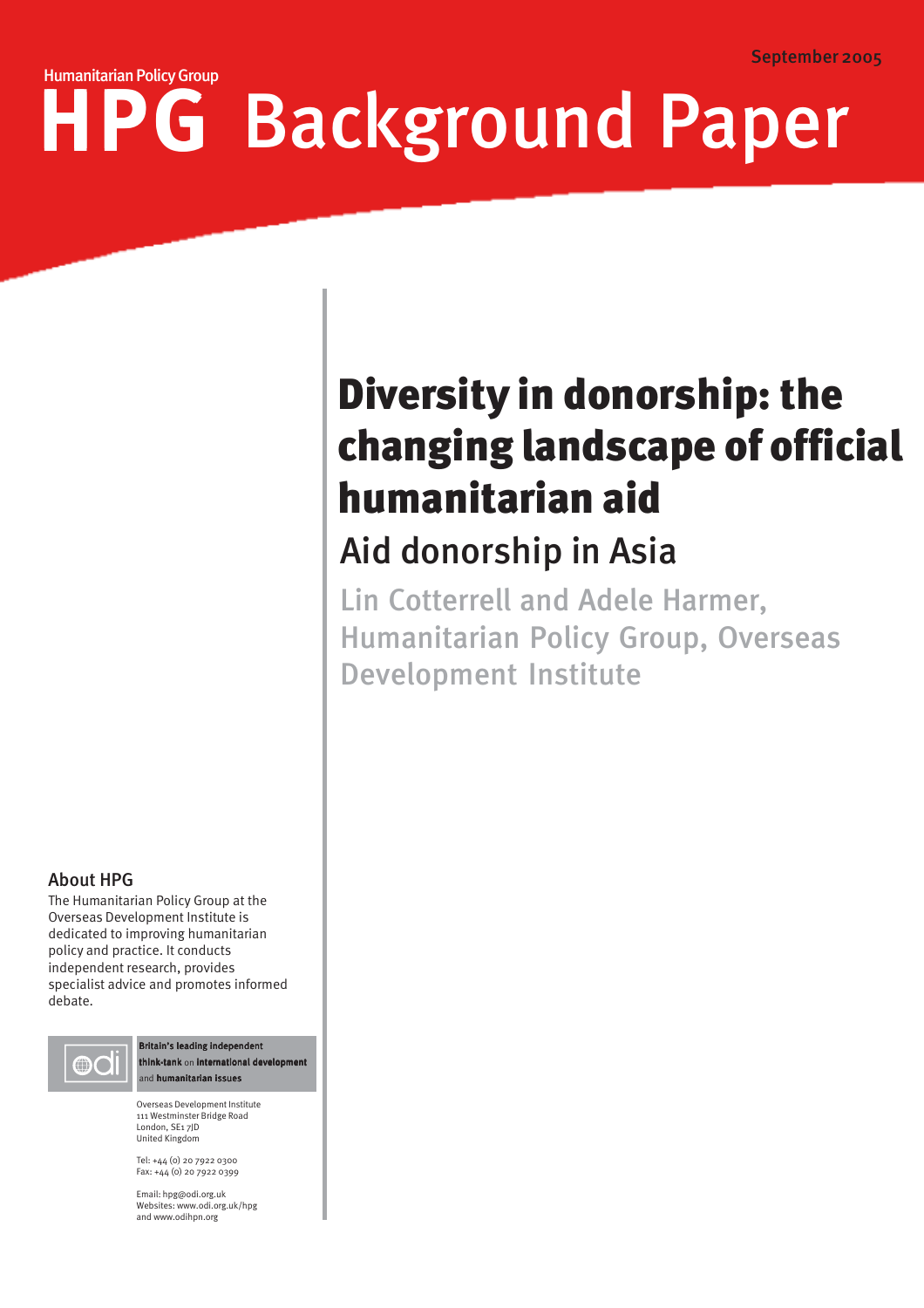#### Acknowledgements

We owe particular thanks to Ms Zhang Min and colleagues at the Chinese Academy of Social Sciences, without whose valuable support and contribution the research on China's aid programme would not have been possible. We would also like to thank Gareth Price of Chatham House in London for his study on India as an emerging donor. His background paper is available on HPG's website at: http://www.odi.org.uk/hpg/ndd/India. Thanks too to interviewees in China and South Korea (listed in Annex 1) who generously provided valuable information and analysis. The views expressed in the paper were informed by discussion with these interviewees, but do not necessarily reflect the views of those individuals or their organisations. Responsibility for any error of fact or interpretation remains the authors'.

Humanitarian Policy Group Overseas Development Institute 111 Westminster Bridge Road London SE1 7JD United Kingdom Tel:+44 (0)20 7922 0300 Fax:+44 (0)20 7922 0399 Email: hpg@odi.org.uk http://www.odi.org.uk/hpg

© Overseas Development Institute 2005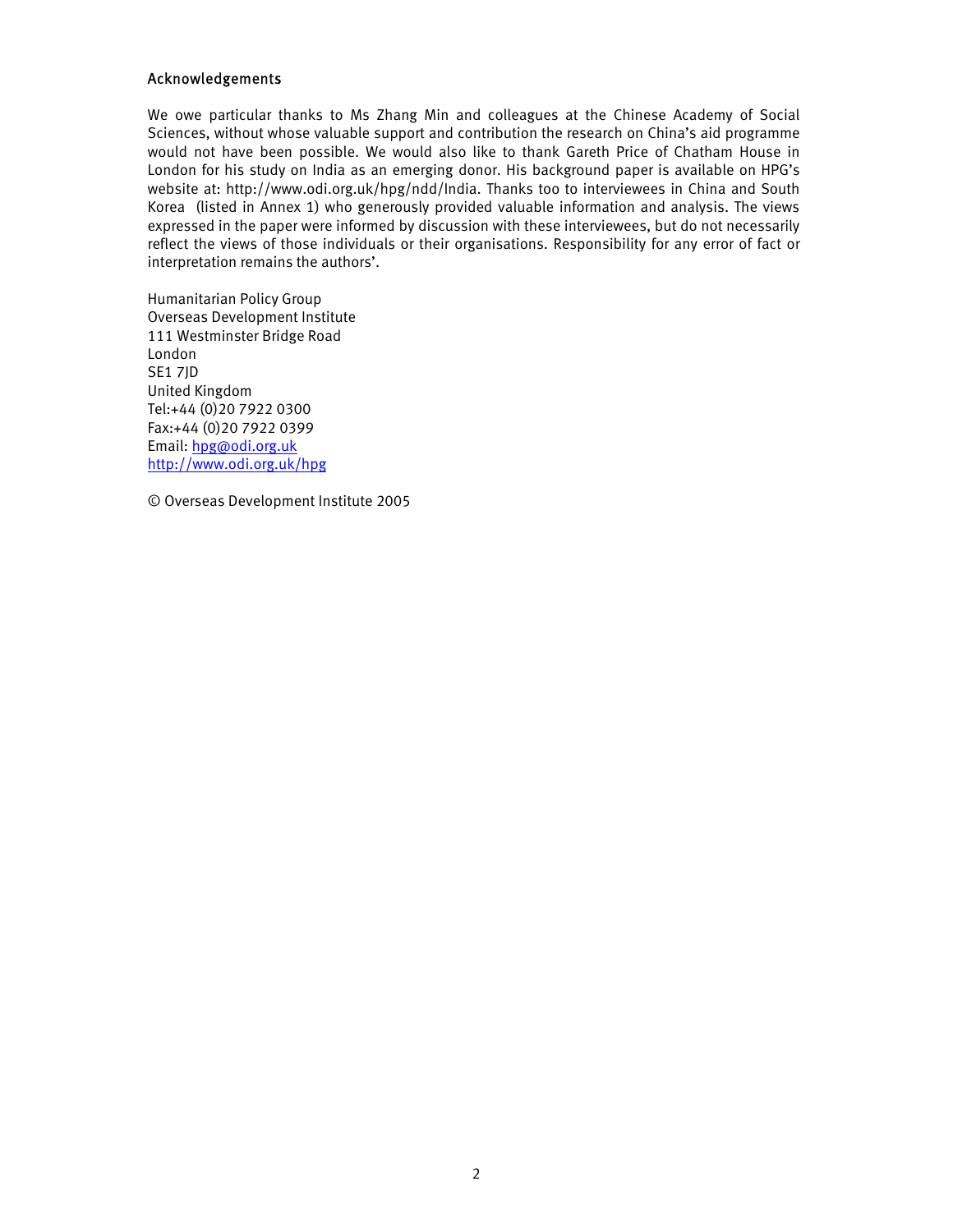# **Contents**

Acronyms

Acknowledgements

- 1. Background
- 2. Historical influences and drivers for aid donorship<br>3. Aid policy, architecture and administration
- Aid policy, architecture and administration
- 4. Trends in aid financing
- 5. Local organisations and the private sector
- 6. Regional cooperation and international organisations
- 7. Transition
- 8. Conclusions and policy recommendations

Annexes

References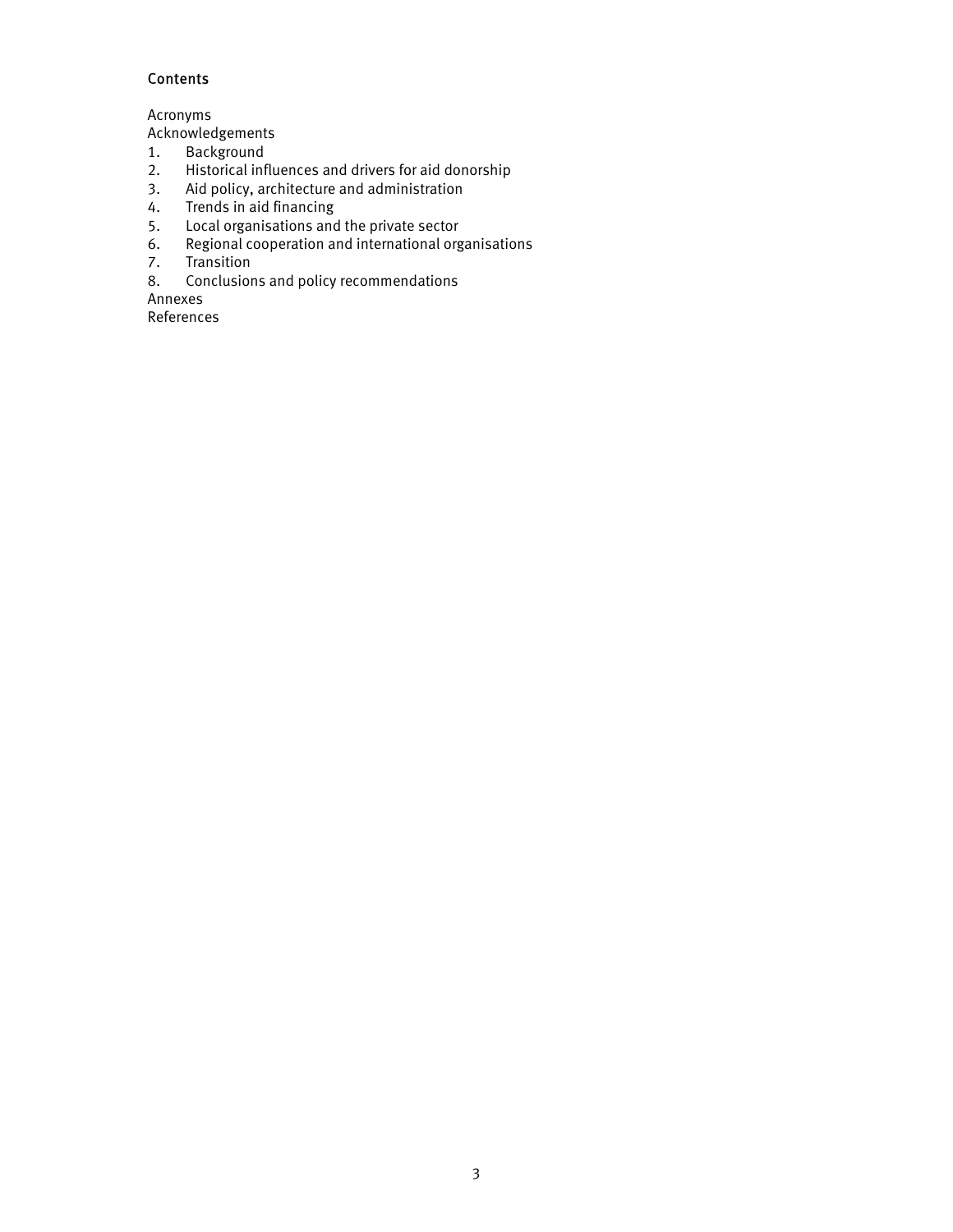# Acronyms

| <b>APEC</b>   | Asia-Pacific Economic Cooperation                                    |
|---------------|----------------------------------------------------------------------|
| ADB           | Asian Development Bank                                               |
| <b>ASEAN</b>  | <b>Association of Southeast Asian Nations</b>                        |
| <b>CCF</b>    | China Charity Federation                                             |
| CDB           | China Development Brief                                              |
| CAITEC        | Chinese Academy of International Trade and Economic Cooperation      |
| CASS          | <b>Chinese Academy of Social Sciences</b>                            |
| <b>CRC</b>    | <b>Chinese Red Cross</b>                                             |
| <b>DAC</b>    | Development Assistance Committee of the OECD                         |
| <b>DAFC</b>   | Department for Aid to Foreign Countries, Ministry of Commerce, PRC   |
| <b>DFID</b>   | UK Department for International Development                          |
| <b>ECOSOC</b> | <b>UN Economic and Social Council</b>                                |
| <b>ESCAP</b>  | UN Economic and Social Commission for Asia and the Pacific           |
| <b>ESCWA</b>  | UN Economic and Social Commission for Western Asia                   |
| G77           | Group of 77 at the United Nations                                    |
| <b>IBRD</b>   | International Bank for Reconstruction and Development                |
| <b>ICRC</b>   | International Committee of the Red Cross                             |
| <b>IFRC</b>   | International Federation of the Red Cross and Red Crescent Societies |
| IMF           | <b>International Monetary Fund</b>                                   |
| <b>KIFHAD</b> | Korean International Foundation for Health and Development           |
| KOICA         | Korean International Cooperation Agency                              |
| <b>KRC</b>    | Korean Red Cross                                                     |
| <b>KSM</b>    | Korean Sharing Movement                                              |
| MFA           | Ministry of Foreign Affairs                                          |
| <b>MOCA</b>   | Ministry of Civil Affairs, China                                     |
| <b>MOFAT</b>  | Ministry of Foreign Affairs and Trade, South Korea                   |
| <b>MOFCOM</b> | Ministry of Commerce, China                                          |
| <b>MOFE</b>   | Ministry of Finance and Economy, South Korea                         |
| <b>NAM</b>    | Non-aligned Movement                                                 |
| <b>OECD</b>   | Organisation for Economic Cooperation and Development                |
| <b>SAARC</b>  | South Asian Association for Regional Cooperation                     |
| UN            | <b>United Nations</b>                                                |
| <b>UNDP</b>   | United Nations Development Program                                   |
| <b>UNHCR</b>  | United Nations Office of the High Commissioner for Refugees          |
| <b>UNICEF</b> | United Nations Children's Fund                                       |
| <b>WFP</b>    | World Food Program                                                   |
| <b>WHO</b>    | World Health Organisation                                            |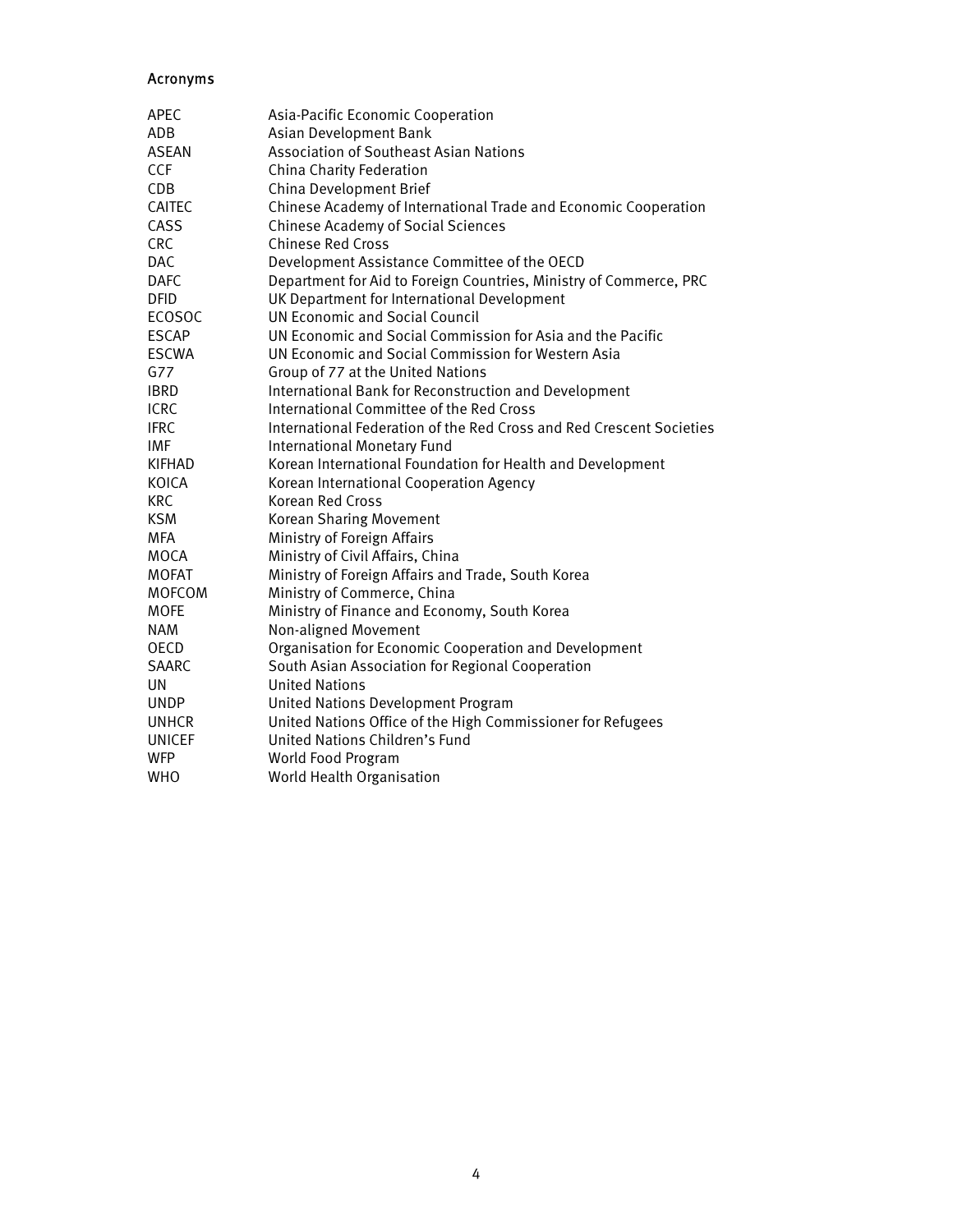# 1. Background

l

In the past, very few Asian states were significant aid donors, not least because, as developing countries, they were themselves recipients of international assistance. There are three OECD Development Assistance Committee (DAC) donors in the Asia-Pacific region (Japan, Australia and New Zealand), and they channel sizeable portions of their aid programme into the region. As members of the DAC, these donors have often referred to the principle of burden-sharing and appealed to other members of the 'traditional' aid club for a greater concentration of effort in an area that hosts the majority of the world's poor.<sup>1</sup>

In the 1980s and 1990s, the economic 'miracle' of the 'tiger economies' – first South Korea, Taiwan, Singapore and Malaysia, then China, India and Thailand – promised much. Economic growth in the region soared, and low-income countries entered the ranks of lower-middle-income developing countries. However, the East Asian financial crisis of the late 1990s dented hopes for a smooth economic transition. Graduation strategies for a number of aid recipients were put on hold.<sup>2</sup> DAC donors and development departments of recipient countries refocused their efforts on improving economic governance, private sector development and public sector reform. They also focused more closely on a more diverse set of social issues, in order to balance the market-driven approach to economic growth. Natural disasters in the region continued to affect development, and the internal capacity for disaster response and preparedness was often supplemented by assistance from the international humanitarian community.

As confidence in the region has recovered, there has been a growing recognition of the important role Asia's non-DAC donors play in assisting their neighbours. China, India and South Korea, the case study countries covered in this paper, have become increasingly active in responding to a range of humanitarian crises, including in Afghanistan, Iraq and North Korea. The recent unprecedented response to the Indian Ocean tsunami in 2004 signalled the possibility of a significant future shift in aid donorship in the region, not only in terms of volumes and domestic support for international assistance, but also in the use of multilateral channels and efforts at dialogue and coordination, both across government and with the international humanitarian system as a whole.

However, officials from all three case study countries emphasise that they are still developing countries (China and India remain net aid recipients), and face economic and social challenges at home – and on their borders. The region as a whole is vulnerable to external shocks because of a high dependency on export-led growth. India has high rates of child malnutrition,<sup>3</sup> and over a quarter of its population remain below the poverty line.<sup>4</sup> China is estimated to account for one-fifth of the world's poor.<sup>5</sup> Alongside a sometimes sceptical domestic constituency for aid, there are many challenges to advancing aid donorship.

This background paper is one of three regional studies looking at the role of non-DAC donors in humanitarian action. The papers primarily focus on official humanitarian assistance (OHA), rather than development assistance and financing more broadly, but they recognise that distinctions between humanitarian and other forms of assistance may not always be clear. This paper focuses on the official aid programmes of China, India and South Korea as illustrative of changing international donorship in Asia.<sup>6</sup> A further separate study, on which this paper draws, looks in more detail at Indian alone (Price 2005). The other studies examine aid-giving in Central Europe and the

<sup>&</sup>lt;sup>1</sup> Two-thirds of the world's poor, some 800 million people, live in the Asia-Pacific region, yet receive less than onethird of total aid flows.

<sup>2</sup> For example, Thailand's graduation from Australia's aid programme had to be put on hold and Australia's budgeted contribution increased and extended.

<sup>&</sup>lt;sup>3</sup> UNICEF's figures for 1995-2003 reported that 47% of under-5s were underweight, and 46% suffered from stunting. See: www.unicef.org/infobycountry/india\_india\_statistics.htm#2.

<sup>&</sup>lt;sup>4</sup> India country brief, World Bank, September 2004: www.worldbank.org/in.

 $5$  In China, 160 million people live on less than \$1 a day, and 486 million live on less than \$2 day (DFID: http://www.dfid.gov.uk/countries/asia/china.asp).

<sup>6</sup> These countries are the largest non-DAC donors in the region in terms of overall volumes, and in terms of GDP per capita. These countries are also significant for their apparent or stated intention to make the transition from aid recipient to donor country. Also active in official aid donorship are the governments of Malaysia, Singapore and Taiwan.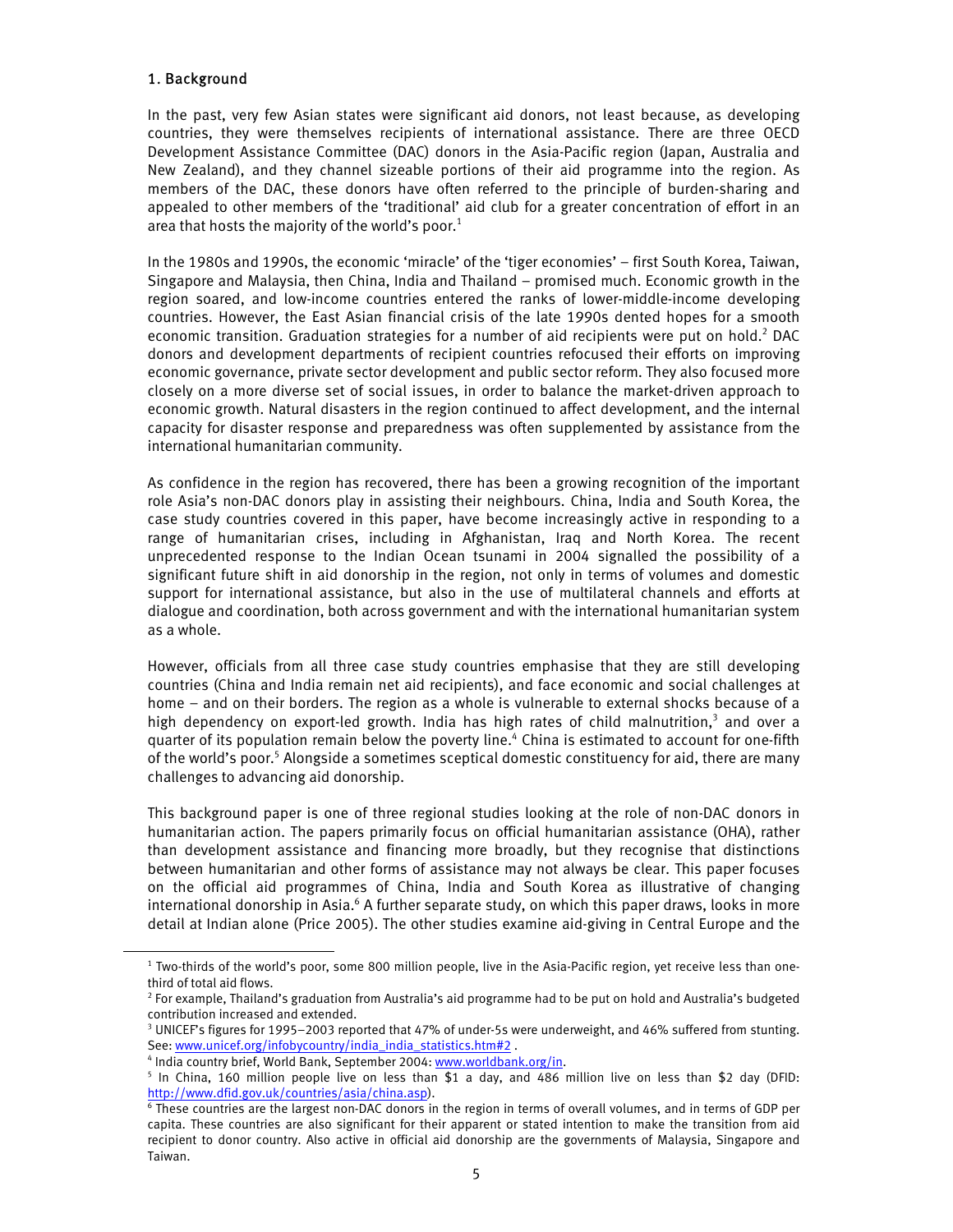Persian Gulf. The case studies inform HPG's research project on the growing diversity of official donors in humanitarian action.7

Section 2 analyses the key historical influences and geopolitical and economic drivers that have informed the development of aid donorship in these three countries. Section 3 analyses contemporary aid policy and the aid architecture in each of the donor countries. Section 4 examines trends in aid financing, including volumes, recipients, forms and types, as well as channels for disbursement. This leads to an analysis of local organisations and the private sector as channels for assistance in Section 5. Section 6 explores the regional and international fora for dialogue on aid coordination and cooperation, and Section 7 examines the prospects for aid in the future. The paper concludes with a series of policy recommendations for local, regional and international stakeholders.

<sup>&</sup>lt;sup>7</sup> The other two studies focus on the new European Union member countries (the Czech Republic, Poland and Slovenia) and the Gulf States (Kuwait, Saudi Arabia and the United Arab Emirates).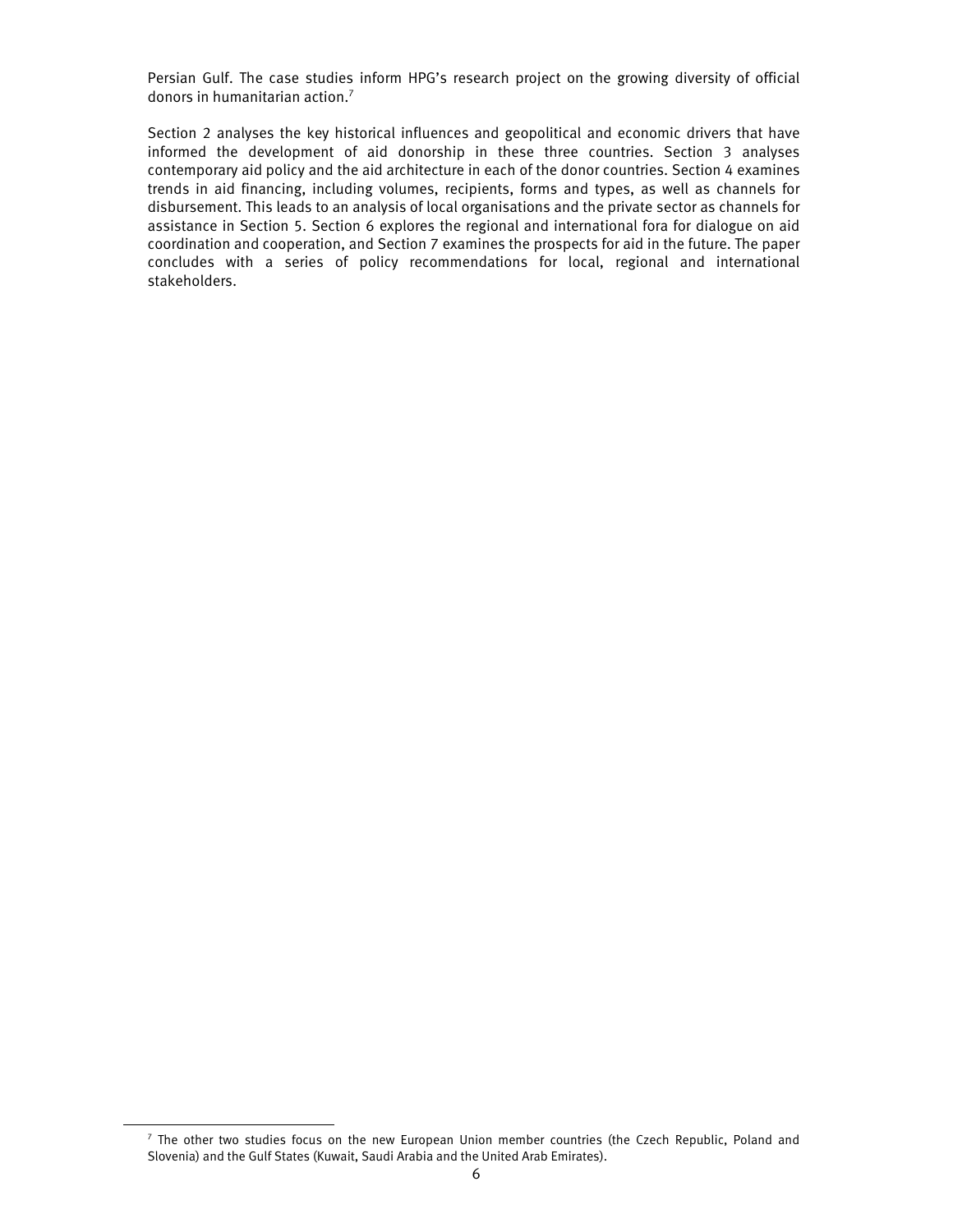# 2. Historical influences and drivers for aid donorship

China, India and South Korea have all experienced significant levels of economic growth over the past two decades, with average growth rates of 7.9%, 6.5% and 5.8% respectively from 1998 to 2003 (ADB 2003). As such, their capacity to provide financing for international crises – and their perceived importance both regionally and internationally – have increased. This is particularly so for China and India, as their economic growth has reinforced their growing international power.

Whilst economic growth is no doubt the cornerstone to the emergence of these countries into the international aid community, it is not the sole driver for international humanitarian response, nor was it the first. Historical experiences and geopolitical and ideological issues are key. This section explores three particular themes: the influence on aid policy on countries' experience of being a recipient and the politics of transition; solidarity and ideological drivers; and the relationship of aid donorship to these countries' geopolitical and security interests.

#### 2.1 The politics of aid as a recipient and in transition

In each of these countries, and perhaps particularly in South Korea, international assistance to other countries is seen as an obligation to allow others the same benefits and opportunities that the donor country received in its own developmental process. However, there are some striking differences between each country's aid receivership experiences, and these have in turn influenced contemporary aid policy.

Until recently, India's primary relationship with aid has been as a recipient rather than a donor (Price 2005). Despite the non-alignment and anti-colonial policies of the country's first independent Prime Minister, Jawaharlal Nehru, India became increasingly reliant on foreign aid in order to finance public expenditure. India's attitude towards aid was informed in particular by the belief that assistance is given for political or economic purposes, that it can be a highly effective means of improving relations,<sup>8</sup> and that conditional or tied bilateral aid can be degrading for the recipient. These experiences influenced India's changing policy to receiving aid.<sup>9</sup> In June 2003, India announced that only five countries (Germany, Japan, Russia, the UK and the US) and the European Union (EU) would be allowed to continue providing assistance. The move was justified by the need to reduce administrative costs and increase the efficiency of aid, but it was also likely to reflect India's growing global aspirations and its desire to demonstrate its importance as a regional and international player.

In contrast to India's reliance on aid, and despite the significant presence of international organisations and donor governments in Beijing and the provinces, official aid has played a comparatively small role in supporting China's development over the past few decades, particularly compared to other forms of external financing.<sup>10</sup> Thus, there is little evidence that receiving aid has influenced China's own foreign aid objectives, particularly given the historical roots of Chinese donorship (discussed below).

South Korea's experience as a significant recipient of ODA is today quite dated. Its heavy reliance on external financing in the 1970s and 1980s came at a time when there was a strong belief in the international community that the development of a technical and infrastructural base was the single most important route to economic growth. This experience continues to inform South Korea's ODA policy, despite changes in aid orthodoxy elsewhere.

#### 2.2 Solidarity and ideological ties

l

China has one of the oldest articulations of foreign aid policy, including in comparison to DAC donors. In 1964, on a visit to Africa, then Premier Zhou Enlai outlined eight principles to guide

<sup>&</sup>lt;sup>8</sup> India's receipt of US food aid was frequently cited as an effective means of improving relations with India. The US sent a shipment of two million tonnes of wheat to India in 1951, and in 1956 signed an agreement worth \$360 million, enabling India to buy agricultural commodities. Between 1951 and 2001, the US sent India food aid worth \$7.8 billion (see <u>www.usaid.gov/in/UsaidInIndia/Act\_FoodAid.htm</u>).<br><sup>9</sup> This subject is dealt with at length in Price (2004), www.chathamhouse.org.uk/pdf/research/asia/WP200904.pdf.

 $10$  China utilises around \$5 billion of official financial flows per year, which accounts for less than 1% of China's GDP. This compares with the more than \$40 billion in direct foreign investment that has been coming in annually in recent years.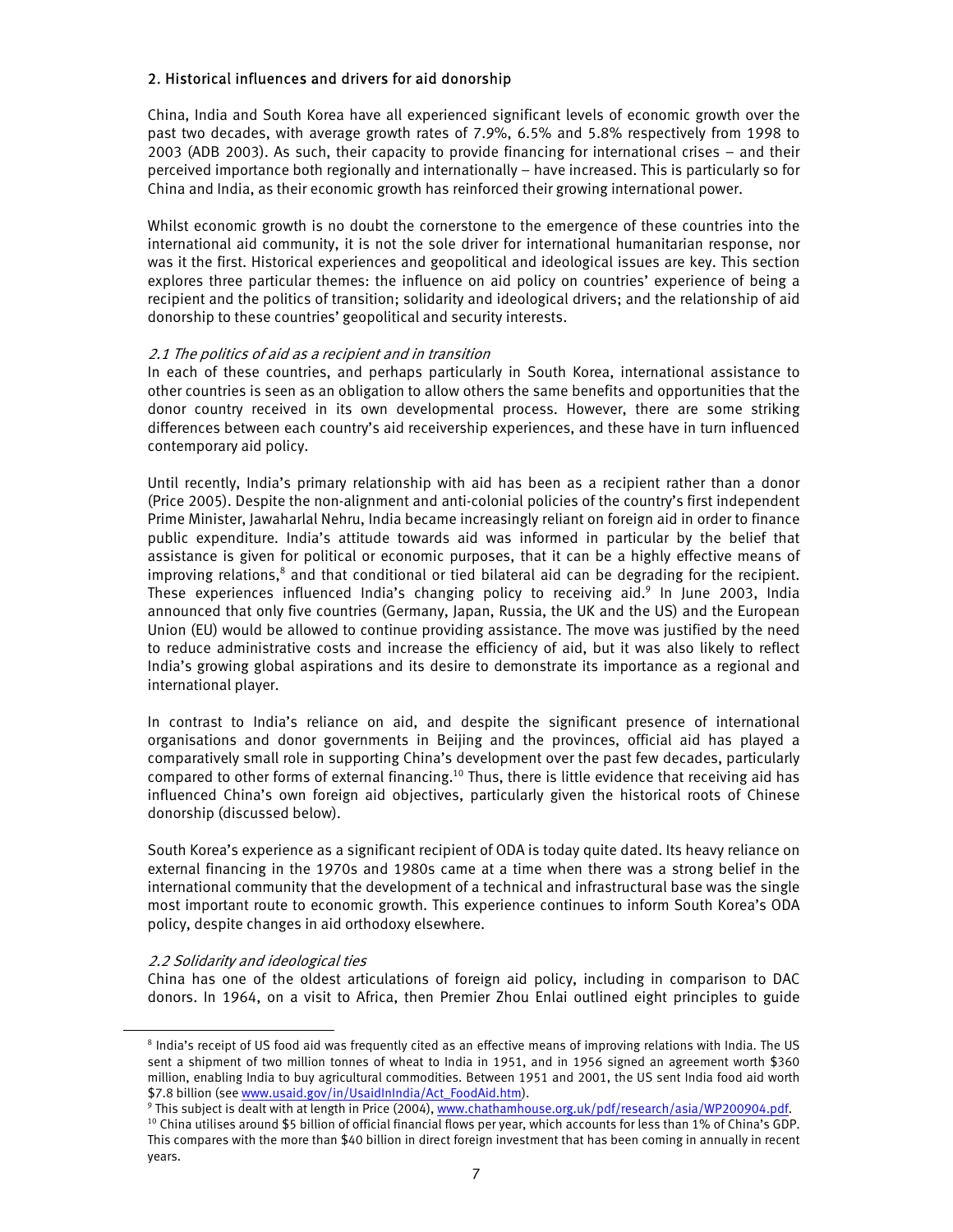China's foreign aid work. This statement, and another detailing five principles guiding China's relations with Arab and African countries, established the basic norms governing China's relations with other developing countries (see Annex 2). There was an emphasis on equality and mutual benefit, and respect for the recipient's sovereignty.

This early articulation seems to have been driven by China's concern to strengthen its relations with other Asian nations and developing countries more broadly. A catalyst to defining this approach (much of which it shares with India) was the 1955 Bandung conference in Indonesia, and the beginnings of the Non-Aligned Movement (NAM). For China, there was concern to allay the fears of some anti-communist delegates at the meeting as to China's intentions in the region. China continues to regard aid as a tool of soft power in the region (discussed further in Section 7). North Korea has consistently been one of the largest recipients of aid from China and South Korea. This is based on an expression of solidarity with the people of North Korea; however, the country also represents the largest security concern for officials in both Beijing and Seoul. In this respect, solidarity and regional security agendas may be seen to be mutually reinforcing in their influence on aid policies (discussed further below).

India's aid programme began in the 1950s, when it provided assistance to Nepal. As the architect of NAM, India has continued to pursue its five key principles in its aid relations and in its commentary on the policies of many 'Western' donors. NAM's principles are respect for territorial integrity, mutual non-aggression, mutual non-interference in domestic affairs, equality and mutual benefit, and peaceful co-existence. Price (2005) argues that India has continued to emphasise the importance of unconditional aid, which is focused on technical assistance and is presented as a partnership – an example of South–South co-operation – rather than as aid.

#### 2.3 Geopolitical drivers: responsible powers and power politics

For India and China, a desire to promote their national interests on the regional and international stage, in addition to regional security concerns, has shaped the evolution of their aid programmes.

India's decision in 2003 to reduce the number of donors from whom it would accept aid demonstrated its growing global aspirations – receipt of aid was seen as hindering India's ability to play a greater global role, and India resented criticism from donors following its nuclear tests in 1998, and the outbreak of communal violence in Gujarat in 2002 (Price 2005). India's decision to repay its bilateral debt to all but four countries was similarly driven by the desire to demonstrate the country's growing strength, and was made possible by soaring foreign-exchange reserves.<sup>11</sup> These moves were coupled with the launch of the India Development Initiative, intended to 'leverage and promote [India's] strategic economic interests abroad'.<sup>12</sup> This marked the expansion of India's outward assistance. This has complemented India's acknowledged role as one of the world's leading contributors to UN peacekeeping. Currently, India contributes around 6,000 troops and personnel to UN peacekeeping forces, making it the third-largest contributor after Pakistan and Bangladesh.<sup>13</sup> In total, over 55,000 Indians have worked as peacekeepers in 35 UN operations.<sup>14</sup> Humanitarian relief provided by Indian troops includes medical care, rehabilitation and resettlement of refugees and the provision of water supplies. As India's bid to gain a permanent seat on the UN Security Council gains momentum, it will continue to highlight its role as a contributor to peace and collective security endeavours, both through peacekeeping and via its expanding aid programme.

 $11$  The Ministry of Finance announced that it would repay bilateral credit owed to 15 countries (the Netherlands, Russia, Canada, Sweden, Italy, Denmark, Belgium, Austria, Kuwait, Spain, Switzerland, Saudi Arabia, Australia and the Czech and Slovak Republics). This involved the repayment of Rs74.9 billion (\$1.6 billion), and followed the prepayment of almost \$3 billion of debt owed to the ADB and the World Bank in 2002/03. See Ministry of Finance

<sup>(2003).&</sup>lt;br><sup>12</sup> 2003/04 Union budget speech: <u>www.indiabudget.nic.in/ub2003-04/bs/speecha.htm</u>.

<sup>&</sup>lt;sup>13</sup> As of 31 March 2005, India had contributed 303 civilian police, 57 military observers and 5,649 troops to peacekeeping operations. See www.un.org/Depts/dpko/dpko/contributors/2005/March2005\_1.pdf.

<sup>&</sup>lt;sup>14</sup> The operations in which Indian troops have been involved include Korea, the Middle East, Indochina, Congo and Yemen. Recently, Indian troops have been involved in the UN Iraq–Kuwait Observer Mission (UNIKOM) following the first Gulf War, Namibia, Mozambique and Somalia, Angola and Sierra Leone. India has also hosted workshops and seminars on UN peacekeeping.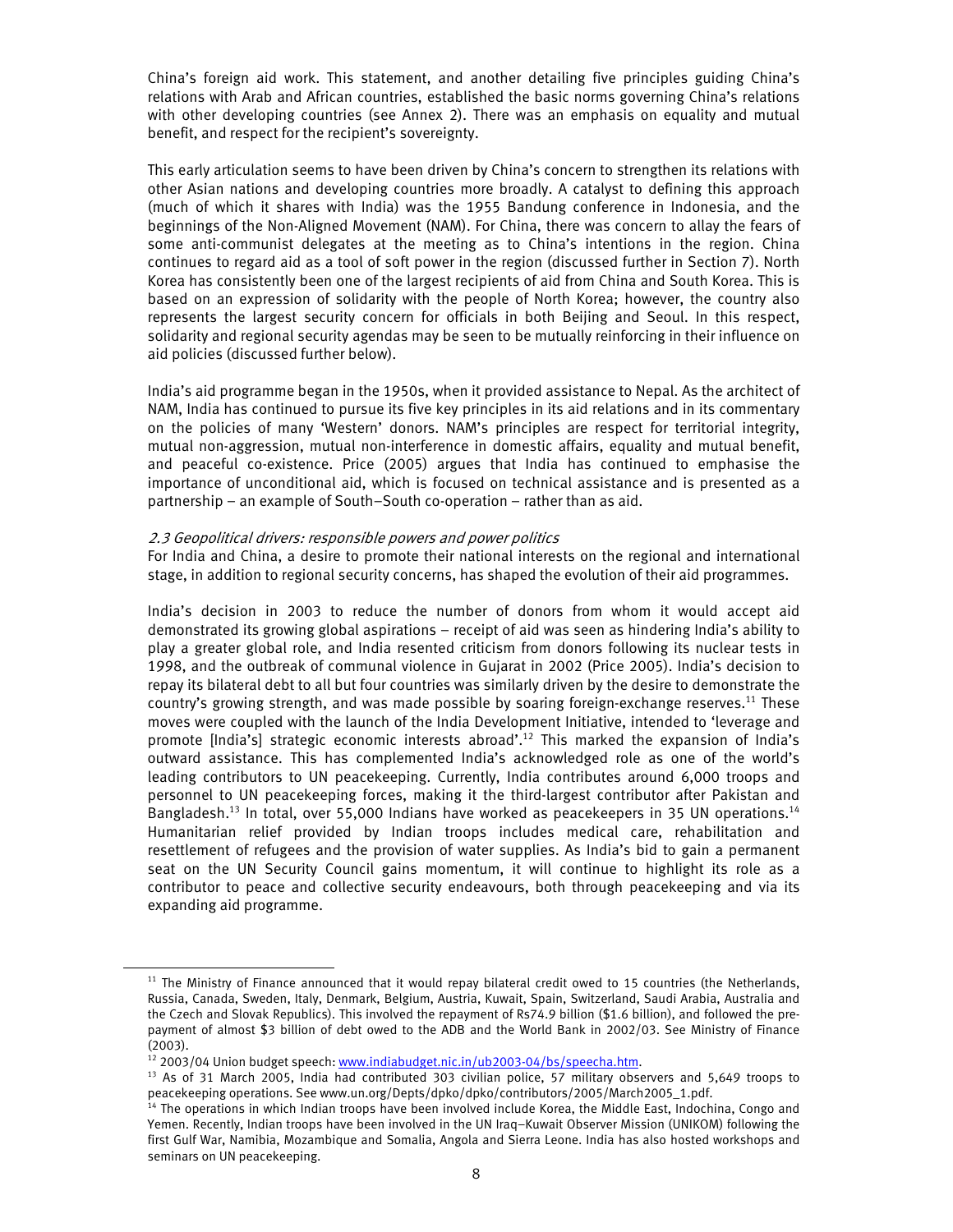South Korea's interest in international aid donorship, aside from aid to North Korea, began at the time of its hosting of the 1988 Seoul Olympics. This international display of goodwill prompted both internal and external calls for the country to do more, and a corresponding desire to be seen to be engaging and influencing the development trajectories of other counties in the region. Any hope for expansion of its aid programme has, however, been challenged by the situation in North Korea. For all its pride in the philosophy of *juche* ('self-reliance'), North Korea has been highly dependent on outside support for the welfare of its people, on which the government in turn depends for its political survival. North Korea receives the largest share of South Korea's aid budget (contributions totalled \$217 million between 2001 and 2004). North Korea is also heavily dependent on its giant neighbour, China, for oil supplies and food aid.15

For China, the most influential factor in terms of changing aid flows has probably been its relations with Taiwan. In 1971, China gained international recognition when it replaced Taiwan in the United Nations. Taiwan subsequently attempted to offset China's diplomatic victory by establishing new or firmer relations with developing countries, particularly newly independent states in the Pacific region, as well as in Latin America and the Caribbean (Lin 2001). Foreign aid became an important instrument of diplomatic rivalry between China and Taiwan. The aid competition that ensued (cash grants, soft loans and technical assistance to recipient countries in return for favourable foreign policy support) marked a specific policy change within China to supporting 'friendly' countries that recognised Beijing's stance on Taiwan (its One China policy).<sup>16</sup> The approach has two impacts. First, it undoubtedly changed the early ideal of solidarity with the South to a political solidarity with those countries that supported the One China policy. Second, recent attempts to make aid more effective are unlikely to be achieved via this route, particularly as there is evidence that recipients play China off against Taiwan to achieve maximum economic and political benefit. DAC donors have recently sought to provide incentives to reduce this cheque-book diplomacy (discussed in Section 7).

<sup>15</sup> China meets around 70% of North Korea's oil needs.

<sup>&</sup>lt;sup>16</sup> Grenada in the Caribbean provides a useful example of the chequebook diplomacy approach. Until recently, Taiwan had been Grenada's biggest bilateral donor, and with \$20 million of debt it is also its leading bilateral creditor. In response to Hurricane Ivan, Taiwan allocated \$4.7 million in emergency grants and promised another \$40 million to rebuild a wrecked and uninsured sports stadium. Granada had hitherto been one of Taiwan's 26 remaining allies, but in response to an impressive aid package from China it recently made a dramatic shift to support the One China policy.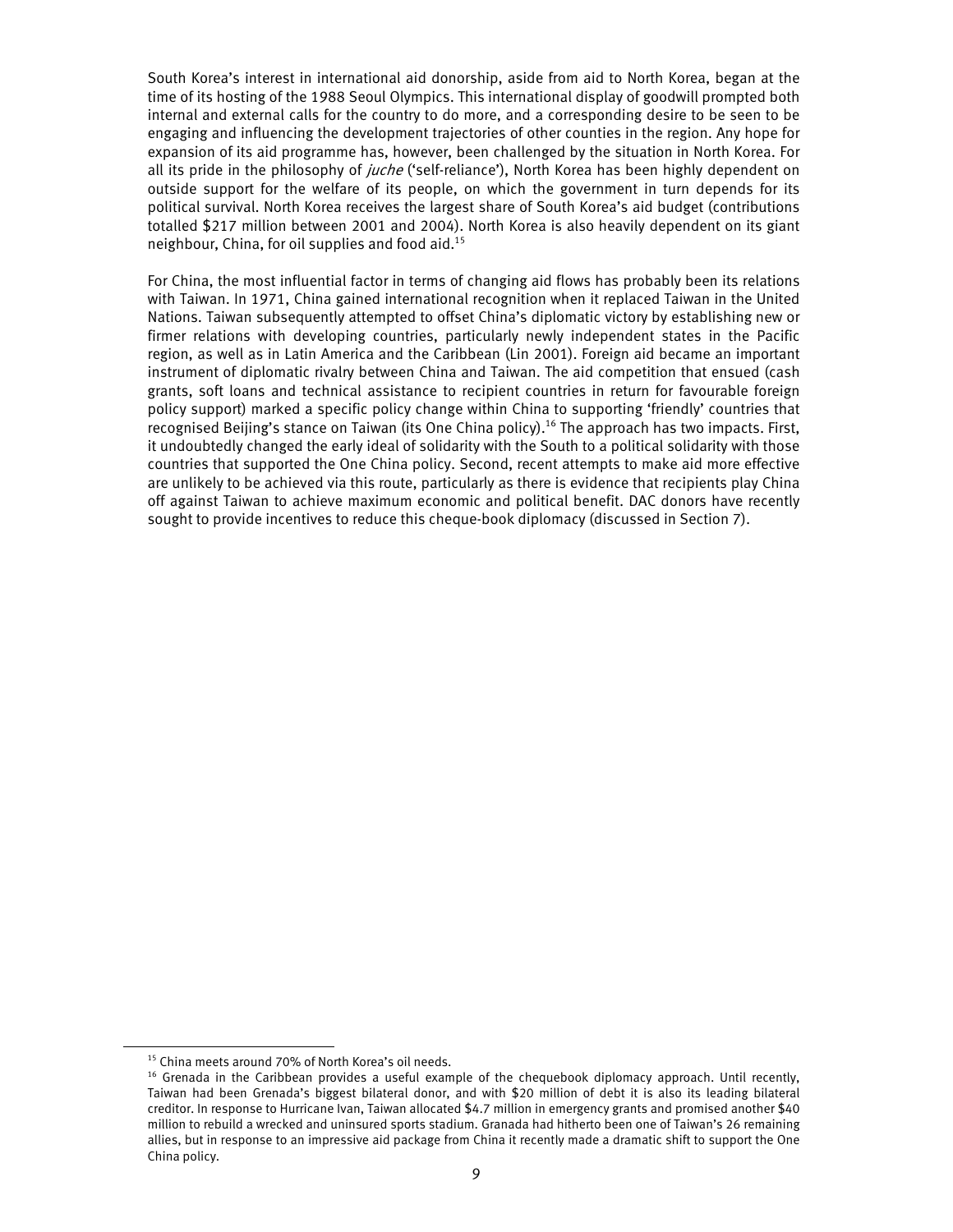#### 3. Aid frameworks: policy and architecture

# 3.1 Aid policy and distinctions between humanitarian and other forms of assistance

Contemporary aid policy differs in each of the three case study countries, but inherits many of the drivers analysed above and involves some common themes. In particular, because each of these countries still considers itself 'developing', aid is regarded as a form of mutual assistance and South–South cooperation. Aid therefore is designed to enhance trade relations, as well as mutually beneficial economic growth. The link between development aid and trade promotion is also reflected in the nature of the aid architecture.

South Korea is the only country of the three with plans to formalise its approach in a legislative framework – a Basic Act for Grant Assistance.<sup>17</sup> It is proposed that the Basic Act will outline the objectives of ODA, policy coordination and a specific emergency relief component. It is due to be passed in parliament at the end of 2005. If it is passed, South Korea will be one of the few governments in the world with a legal framework that specifically defines the use of humanitarian assistance, as a distinct category. The broader goal of South Korea's grant ODA is to further democracy, human rights and market economics, and to make a contribution to world peace and security (MOFAT 2005). The routes to achieving these goals include a focus on poverty reduction, human resource capacity, investment in overcoming the digital divide, improvements in health and gender equality and the delivery of emergency assistance (MOFAT 2005). South Korea's development loans, particularly to other Association of Southeast Asian (ASEAN) countries, are linked with promoting exports and widening markets within the government's overall economic cooperation development policy.

Whilst Chinese officials were keen to stress that China provides aid without any preconditions and without seeking any special privileges, humanitarian aid is seen as a way of enhancing friendly relations and cooperation, and of gaining the support of recipient governments and peoples and the approbation of the international community. China documents its contributions to humanitarian crises as separate activities (though it is not clear whether this correlates to budgetary reporting). However, the term 'humanitarian' is a recent entry into China's aid discourse, employed primarily for the purposes of dialogue at the international level. It was suggested that, whilst China's assistance to North Korea from the 1950s would be called humanitarian assistance now, at the time China would have described it as 'connecting ourselves with North Korea'.

Similar to China, India has its own disaster management and response system; however, this has not translated into policy development for humanitarian or emergency assistance to other countries, and there is no separate budget allocation for humanitarian assistance in any given year. Humanitarian assistance is listed under the Ministry of External Affairs' 'non-plan grants', along with technical and economic assistance.

#### 3.2 Aid management and structure

l

In each of the three countries, a number of departments are involved in emergency response, and are responsible for different aspects of development and economic cooperation. The relationship between aid and trade and commerce is institutionalised in the aid management structure of all three countries. However, ministries of foreign/external affairs maintain a leading role in policysetting, particularly in relation to emergency assistance and in contexts which are politically or diplomatically sensitive.

In China, the key ministries responsible for humanitarian aid are the Ministry of Commerce (MOFCOM) and the Ministry of Foreign Affairs (MFA). MOFCOM is responsible for managing and coordinating incoming and outgoing foreign aid. The department's responsibilities for three important external relations issues – aid, commerce and trade – suggests the potential for a strong correlation between these areas in decision-making for aid responses. The primary department for

<sup>&</sup>lt;sup>17</sup> The South Korean Foreign Ministry has established legislation to govern KOICA and the use of the EDCF facility, but not for policy-making and coordination in relation to ODA as a whole. In order to develop the ODA Act, MOFAT undertook a comprehensive survey of other DAC countries' systems.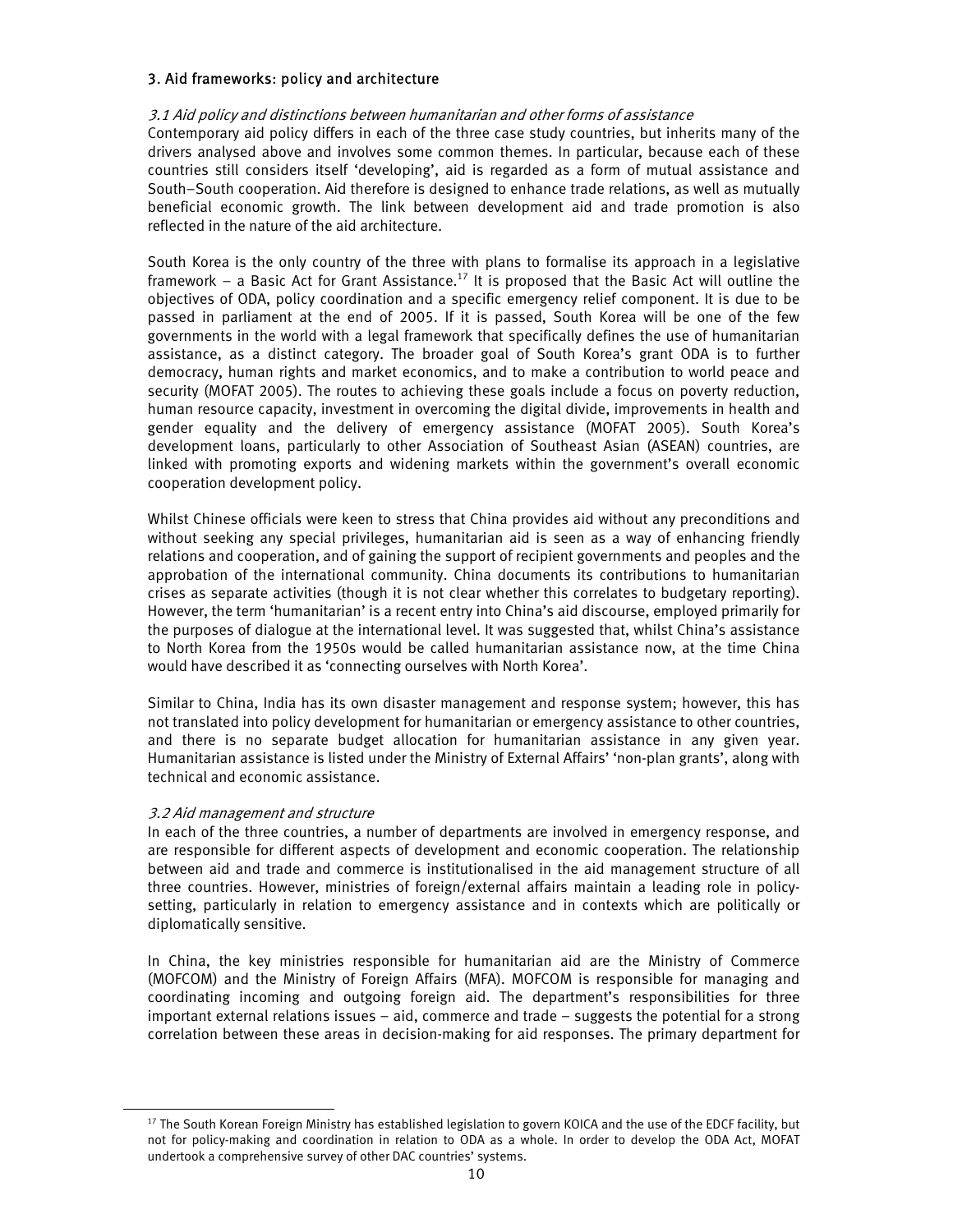external assistance in MOFCOM is the Department for Aid to Foreign Countries (DAFC).<sup>18</sup> The MFA plays a greater role in humanitarian assistance than development assistance or other forms of cooperation, and can authorise responses to emergencies or in sensitive political or diplomatic contexts, such as China's relations with Taiwan. However, the decision to respond to an emergency also requires the approval of the State Council.<sup>19</sup> The Ministry of Finance sets the overall budget for foreign aid on the basis of MOFCOM's annual budgetary requests.

The key ministries in South Korea are the Ministry of Foreign Affairs and Trade (MOFAT), which is responsible for overall policy-setting and the grant element of South Korea's ODA (including support to the UN and its humanitarian agencies), and the Ministry of Finance and Economy (MOFE), which is responsible for the overall aid budget and for economic and development cooperation in the form of loans and technical assistance. An implementing agency, the Korean International Cooperation Agency (KOICA), was established in 1991 under MOFAT to centralise and improve the efficiency of grant-making functions, which had previously been spread across many different departments.<sup>20</sup> The Ministry of Unification is responsible for all assistance issues to North Korea, and is therefore vital to the majority of South Korea's humanitarian assistance.

The lead agency in India's assistance strategy is the Ministry of External Affairs (MEA), which is directly responsible for assistance to Bhutan, Nepal and Afghanistan. The MEA advises the Ministry of Finance's Department of Economic Affairs (DEA) regarding assistance to other countries, and also advises other relevant ministries involved in various forms of aid. The focus of much of India's assistance is explicitly related to economic and political concerns. Given that boosting trade is a key consideration, the MEA coordinates with the Ministry of Commerce in relation to lines of credit. Following the tsunami, the decision to provide rapid assistance – primarily to Sri Lanka and the Maldives – was taken at the Prime Ministerial level, and the air force, army and navy were employed.

All three countries use their Export–Import (EXIM) Banks to manage and administer various aspects of their international aid programmes. In India, the DEA has recently begun supporting the EXIM bank to extend lines of credit, rather than extending these from its own budget. The EXIM bank in South Korea implements and administers the country's Economic Cooperation and Development Fund loans.

In each of these countries, a number of other ministries are also involved in aid, and often compete for a share of the ODA budget. These include ministries of civil affairs or the interior (often with responsibility for internal disaster relief capacity).<sup>21</sup> The ministries of customs, information and communications, health and water resources,<sup>22</sup> along with the military, perform key functions in relation to each country's aid.

<sup>&</sup>lt;sup>18</sup> DAFC is responsible for the provision of project-type assistance, and for the coordination, delivery and implementation of ODA [PRC UN]. Together with the MFA, it shares some responsibility for policy setting, analysis and guidance and for aid management.

<sup>&</sup>lt;sup>19</sup> The State Council is the executive, approved by the National People's Congress (NPC). <sup>20</sup> KOICA is modelled on Japan's structure of ODA management.

 $21$  The first, in 1995 (on behalf of China's Central Government), channelled \$2 million in in-kind assistance to the government of Japan for the Kobe-Osaka earthquake. The tsunami was the second time where the MCA served as national monitor and management organisation.

<sup>&</sup>lt;sup>22</sup> In India, the Ministry of Water Resources is involved in financing hydroelectric projects in Nepal and Bhutan.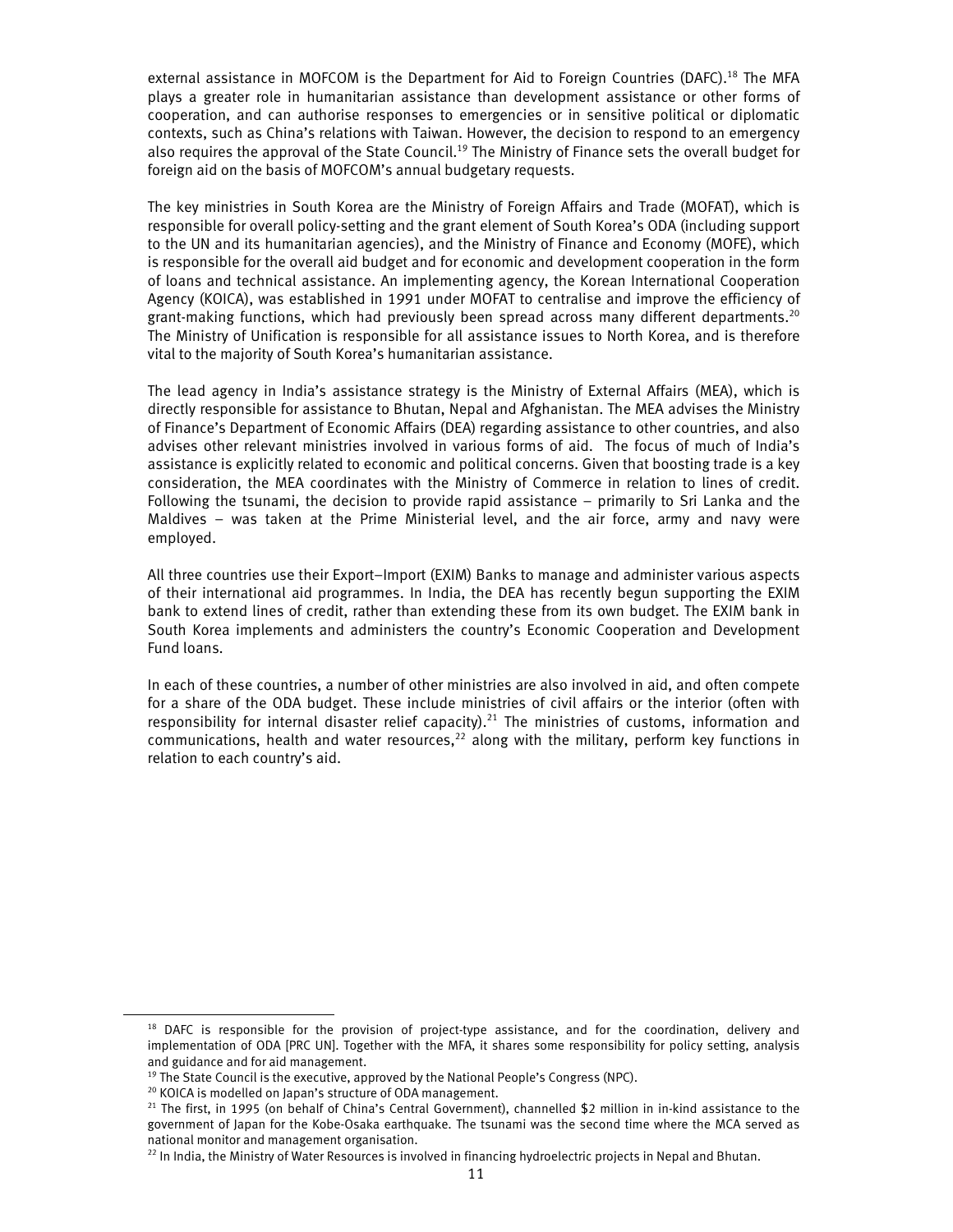Figure 1: The structure of China's ODA management



Figure 2: The structure of India's ODA management

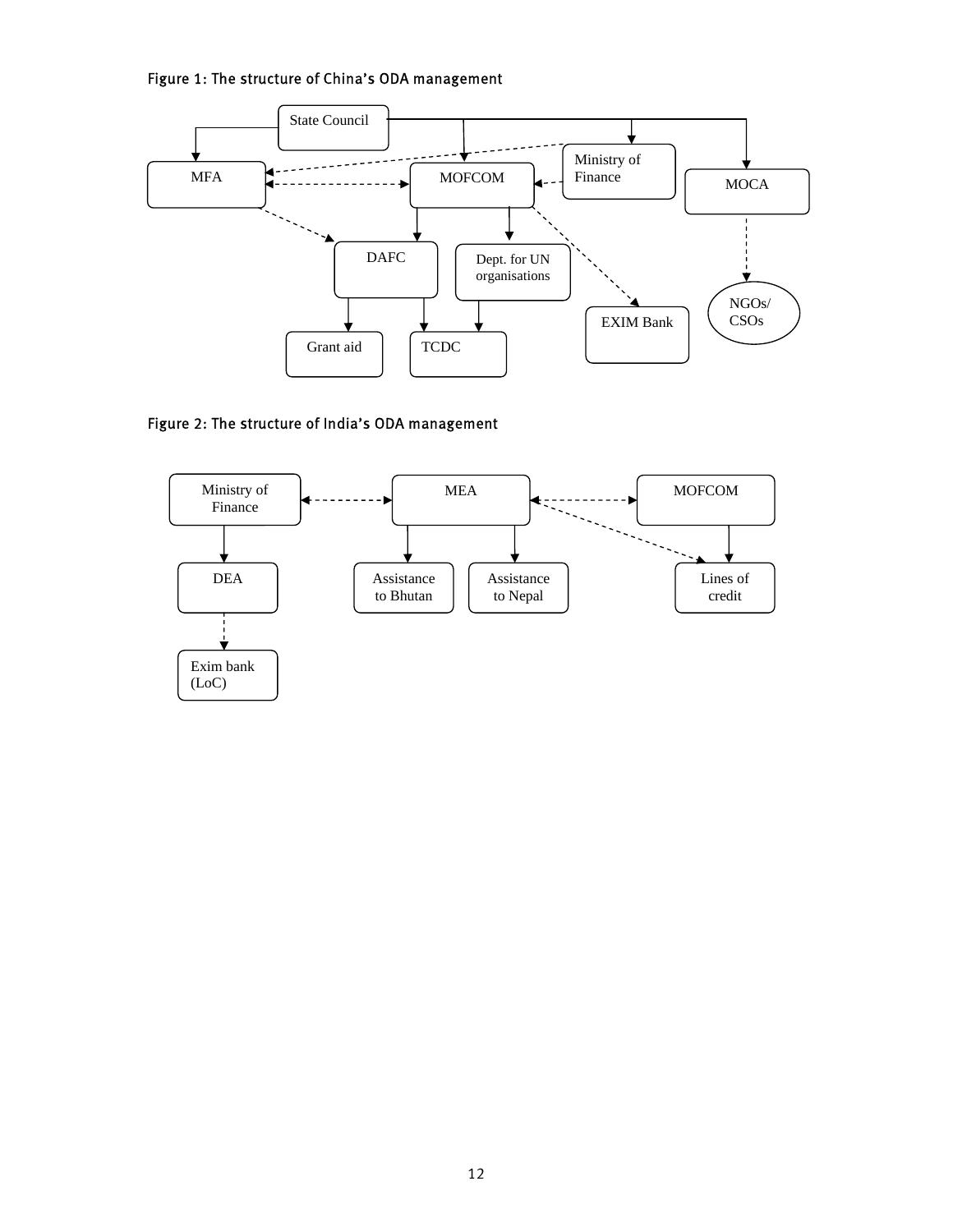# Figure 3: The structure of South Korea's ODA management



# 3.3 Coordination and decision-making

l

A diffuse bureaucracy, combined with a hierarchical structure of decision-making, make coordination and effective dialogue on aid policy, principles and priorities across the government apparatus particularly challenging. With the increasing emphasis on foreign aid since the 1990s, however, and perhaps particularly following the response to the Indian Ocean tsunami, there have been a number of initiatives to improve coordination.

Part of the objective of the proposed legislation for Korea's ODA is to confirm the MFA's coordination role, and to reclaim coordination control over the ODA budget from other ministries. The decision to develop an emergency relief component within the legislation came about as a response to the tsunami.23 South Korea has also established a committee composed of around ten ministries and the EXIM bank, which meets to determine major policy issues in relation to the Economic Cooperation and Development Fund. There is a similar committee under the Ministry of Foreign Affairs, in relation to grants.

China's Ministry of Commerce has established a panel which meets periodically to present major international or regional issues to relevant departments. In 2003, with a view to improving administration, the Ministry of Commerce formally began drafting 'Regulations on China's aid to Foreign Countries' (Hanjiang 2004). In addition, the 2004/05 tsunami response marked a significant development in cooperation within and across the government in humanitarian response. The government established a new 'Emergency Response Mechanism', bringing together a range of ministries.<sup>24</sup>

In both India and South Korea, due to the scale of the response to the tsunami, the prime minister's office took direct responsibility for coordination, not only across government but including NGOs and private actors. Whilst in South Korea this was a temporary arrangement and unique to the tsunami, in India the spending limits accorded to ministries mean that any expenditure of over Rs1 billion requires cabinet (and by implication prime ministerial) approval.

 $23$  The tsunami was the largest relief action that the government had ever carried out. It worked in close cooperation with civil society, and tasked the military to transport relief donated by NGOs, but prior to this the government had no legal framework for using military assets for humanitarian response.

<sup>&</sup>lt;sup>24</sup> Including the Ministry of Commerce, the Ministry of Foreign Affairs and other key ministries such as the Ministry of Civil Affairs.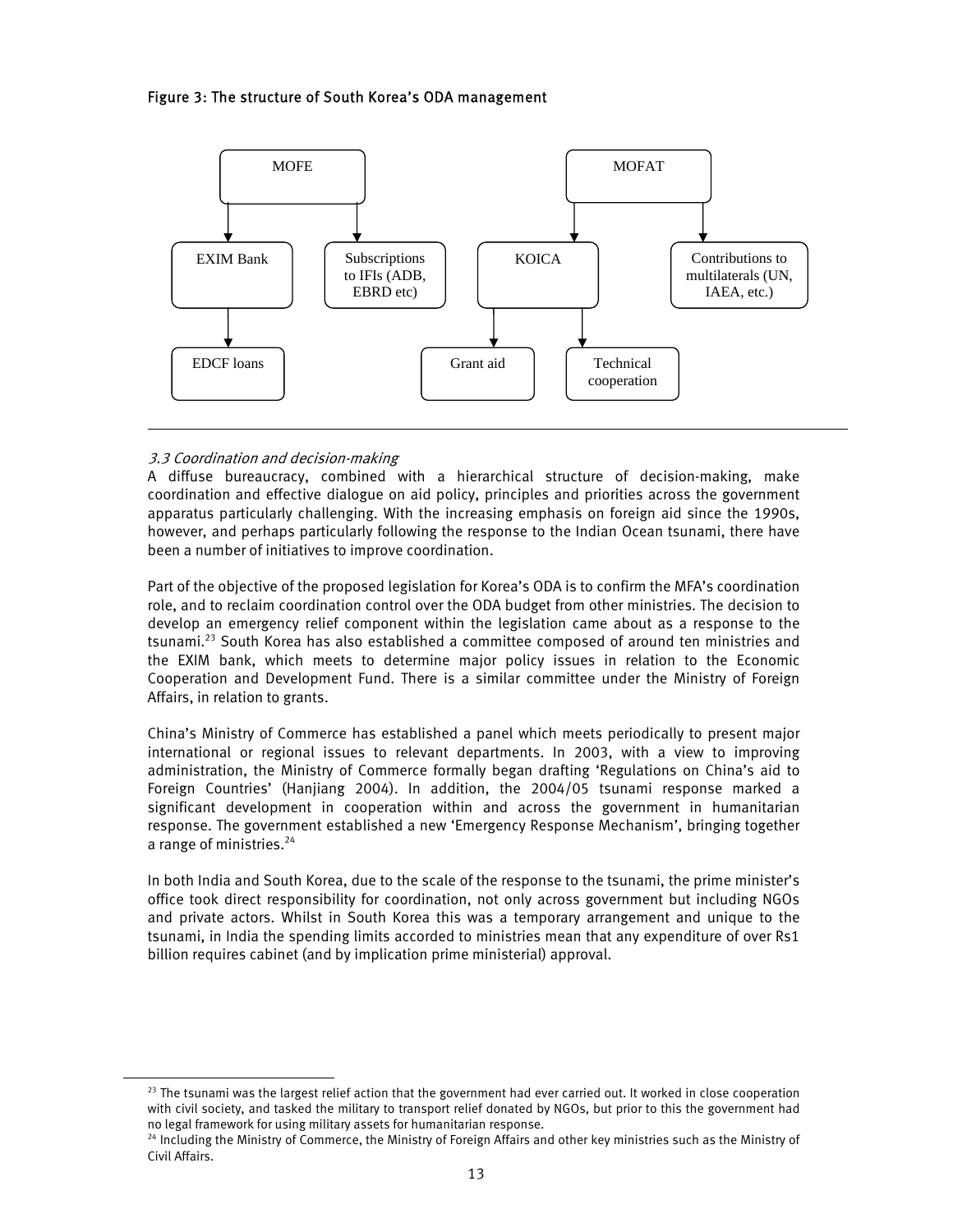# 4. Trends in aid financing

# 4.1 Volumes

All three countries emphasise that, given continuing development needs domestically, volumes of external assistance cannot be as high as that expected from the DAC countries. Between 2000 and 2003, total humanitarian contributions reported on OCHA's Financial Tracking System from China, India and South Korea were \$9 million, \$21 million and \$244m respectively.<sup>25</sup> Nonetheless, all three governments envisage volumes increasing with levels of development – in recent years this has been the case, particularly in response to Iraq, Afghanistan and the tsunami. South Korea has stated its intention to increase the percentage of its ODA against GDP to 0.1% by 2009. Its current ODA is approximately 0.06% of GDP (though this figure would increase to around 1.2% with the inclusion of assistance to North Korea).

| <b>Type</b>         | 1995 | 1996 | 1997 | 1998  | 1999  | 2000  | 2001  | 2002  | 2003  | 2004<br>(tentative) |
|---------------------|------|------|------|-------|-------|-------|-------|-------|-------|---------------------|
| Total               | 116  | 159  | 185  | 183   | 317   | 212   | 265   | 279   | 366   | 397                 |
| Bilateral<br>aid    | 71   | 123  | 111  | 125   | 131   | 131   | 172   | 207   | 245   | 318                 |
| Grants              | 50   | 53   | 55   | 37    | 39    | 48    | 55    | 67    | 146   | 203                 |
| Loans               | 21   | 70   | 56   | 88    | 92    | 83    | 119   | 140   | 100   | 115                 |
| Multilateral<br>aid | 45   | 36   | 74   | 58    | 186   | 81    | 93    | 72    | 121   | 79                  |
| ODA as %<br>of GNP  | 0.03 | 0.03 | 0.04 | 0.06% | 0.08% | 0.05% | 0.06% | 0.06% | 0.06% | 0.06%               |

# Table 1: South Korea's ODA (US\$m)

Source: Data compiled from the Ministry of Finance and Economy<sup>26</sup>

Although China and India's aid programmes date back to the early 1950s, it is difficult to trace volumes or country allocations during the early years. In China, even today, state expenditure in this area is considered a matter of state concern and is rarely reported publicly. Despite this, there is evidence of Chinese bilateral and multilateral assistance, as well as twinning programmes with other donor governments, from as early as 1988.<sup>27</sup> Assistance at this time was modest in comparison to incoming assistance from the international community.<sup>28</sup> It is, however, possible to trace a steady trend upwards, primarily in gifts-in-kind (GIK) and technical assistance (the latter provided both in the recipient country and in China). The emphasis on GIK makes valuation very difficult, especially for the purposes of comparison with other donors. The most recent figures reported suggest that, in 2004, the Chinese government provided 30 countries with 36 'batches' of humanitarian and cash assistance for emergency disaster relief.

Whilst China's assistance has been directed to a large number of countries, the amounts have often been relatively small. The \$83 million in disaster relief which China pledged<sup>29</sup> in response to the tsunami in 2004 is even more significant in that light. Since then, total aid from China for tsunami relief is estimated to be in the region of RMB1.2 billion (approximately \$145 million), of which around RMB700 million (\$85 million) was provided by the government and RMB500 million (\$60 million) was donated by the public, the Chinese Red Cross and the China Charity Federation (CCF).<sup>30</sup>

<sup>25</sup> UN OCHA Financial Tracking System, April 2004.

<sup>&</sup>lt;sup>26</sup> Compiled from KOICA Annual Report 2003, Korean International Cooperation Agency, and 2003–04 tentative figures from MOFE.

 $27$  Tian (1988), p. 64. It was recognised that third-party participation (in this case by the Canadian government) can

enable a limited foreign aid fund to play a bigger role in the economic development of Third World countries.<br><sup>28</sup> For example, in 1998 the government offered the UN development system \$4.04 million, while it received \$25 million from international organisations and donor governments.<br><sup>29</sup> Official pledge at 11/01/05. See: http://www.alertnet.org/thenews/newsdesk/L05533984.htm.

 $30$  Source: CAITEC. The next largest contribution, RMB15 million in relief supplies, was in response to the earthquake in Bam, Iran, followed by goods valued at RMB10 million in response to the Ryongchon railway station explosion in North Korea; RMB10 million to Russia for the Beslan hostage crisis and RMB5 million to the victims of the Morocco earthquake.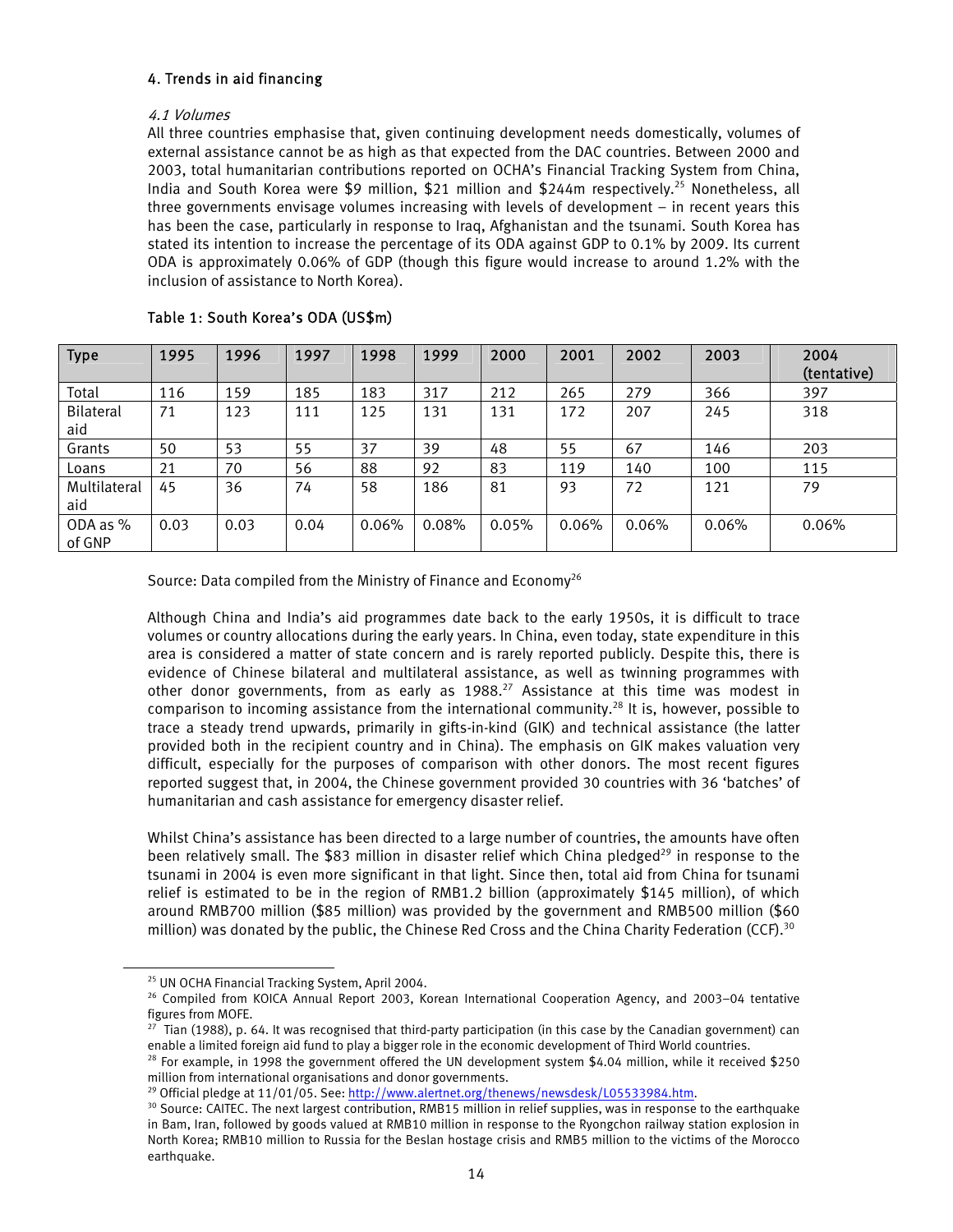Indian assistance is estimated to total around \$2 billion since 1964.<sup>31</sup> Under the MEA's Indian Technical and Economic Cooperation division (ITEC), India spends around Rs500 million annually. Within this, aid for disaster relief forms one of five key components on ITEC's programme.<sup>32</sup> Through this, India has provided relief supplies such as rice to Cambodia and North Korea, blankets to Algeria and medicines to Mongolia, Laos, Vietnam, Suriname and some Central American countries.<sup>33</sup>

<sup>&</sup>lt;sup>31</sup> See:  $\frac{http://itec.nic.in/about.htm}{http://itec.nic.in/about.htm}$ .<br><sup>32</sup> ITEC's five components are: (1) providing training to partner country nominees within India; (2) project-related activities including feasibility studies and consultancy services; (3) deputation of Indian experts abroad; (4) study tours; (5) aid for disaster relief. See http://itec.nic.in.

<sup>&</sup>lt;sup>33</sup> See http://itec.nic.in/about.htm.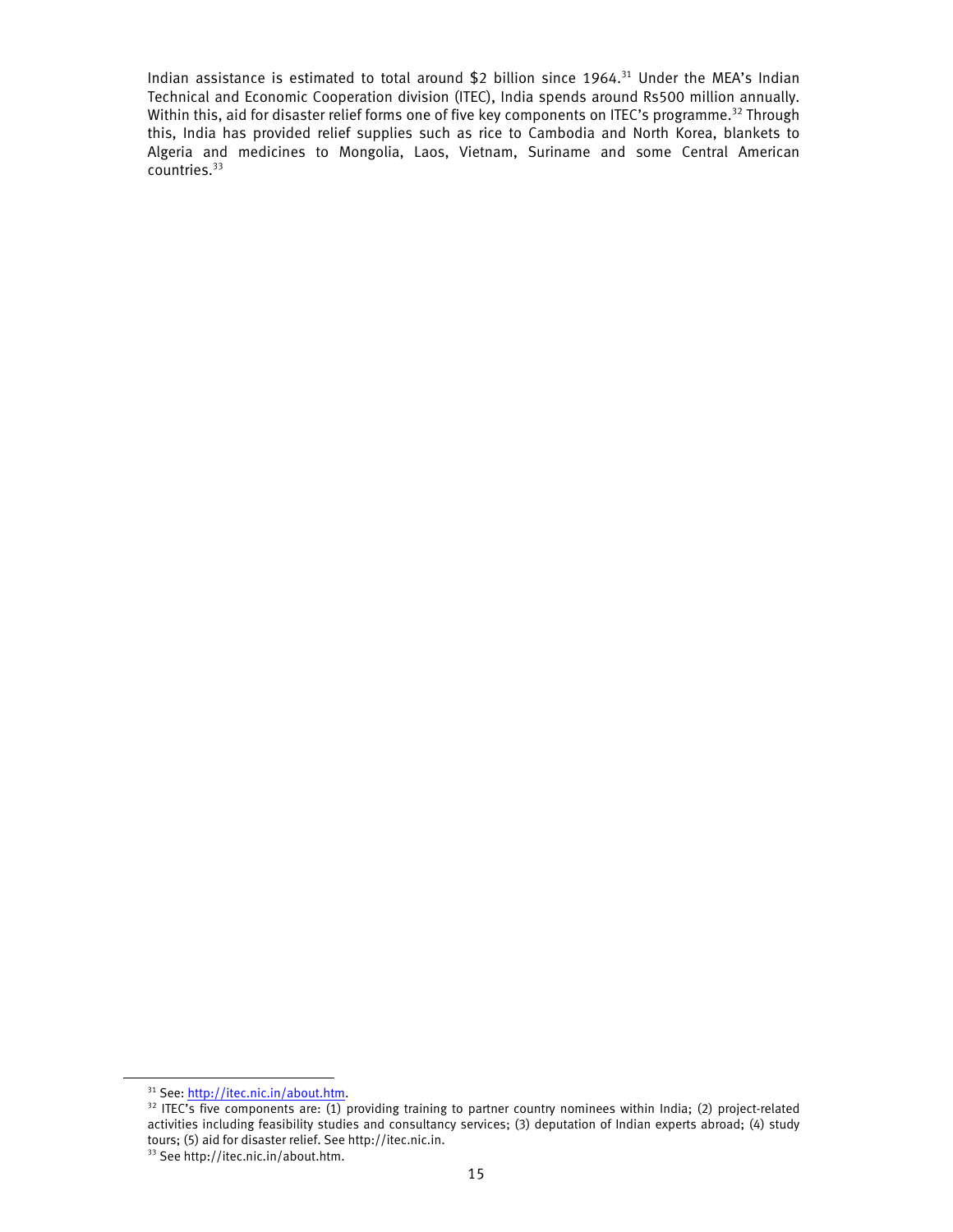# Table 2: Basic data (figures are four-year totals 2000–2003 unless indicated)

| Country (in<br>descending<br>order of<br>2002 GDP) | Total<br>humanitarian<br>contributions<br>2000-2003<br>(US\$) | <b>CAP</b><br>contributions<br>(US\$) | Contributions to<br>OCHA (US\$) | GDP 2002<br>$(US$)*$<br>(millions) | <b>GDP</b><br>per<br>capita<br>populat<br>ion<br>$(US$)*$ | GDP per<br>capita<br>growth rate<br>(annual<br>average<br>$1992 -$<br>$2002)*$ | Total humanitarian<br>contributions (annual<br>average) as % of GDP | % of total<br>humanitarian<br>contributions in-<br>kind** | Largest recipient<br>country & year |
|----------------------------------------------------|---------------------------------------------------------------|---------------------------------------|---------------------------------|------------------------------------|-----------------------------------------------------------|--------------------------------------------------------------------------------|---------------------------------------------------------------------|-----------------------------------------------------------|-------------------------------------|
| China                                              | 9,127,202                                                     | 96,772                                | 40,000                          | 1,237,145                          | 966                                                       | $8.0\%$                                                                        | 0.0002%                                                             | 36%                                                       | Pakistan (drought),<br>April 2000   |
| India                                              | 20,713,044                                                    | 8,583,595                             | $\qquad \qquad$                 | 515,012.4                          | 491                                                       | 4.2%                                                                           | $0.0010\%$                                                          | 99%                                                       | Iraq crisis, 2003                   |
| South Korea                                        | 243,775,943                                                   | 57,683,672                            | 270,230                         | 476,690.1                          | 10,006                                                    | 4.4%                                                                           | $0.0128\%$                                                          | 94%                                                       | North Korea, 2002                   |

\* As reported by the World Bank or CIA World Factbook.

\*\* Most countries also made in-kind contributions with no reported value; these therefore appear in neither side of this fraction.

Source: UN OCHA, FTS, April 2004; humanitarian aid figures are only the reported figures to OCHA, and therefore could underestimate total aid allocations.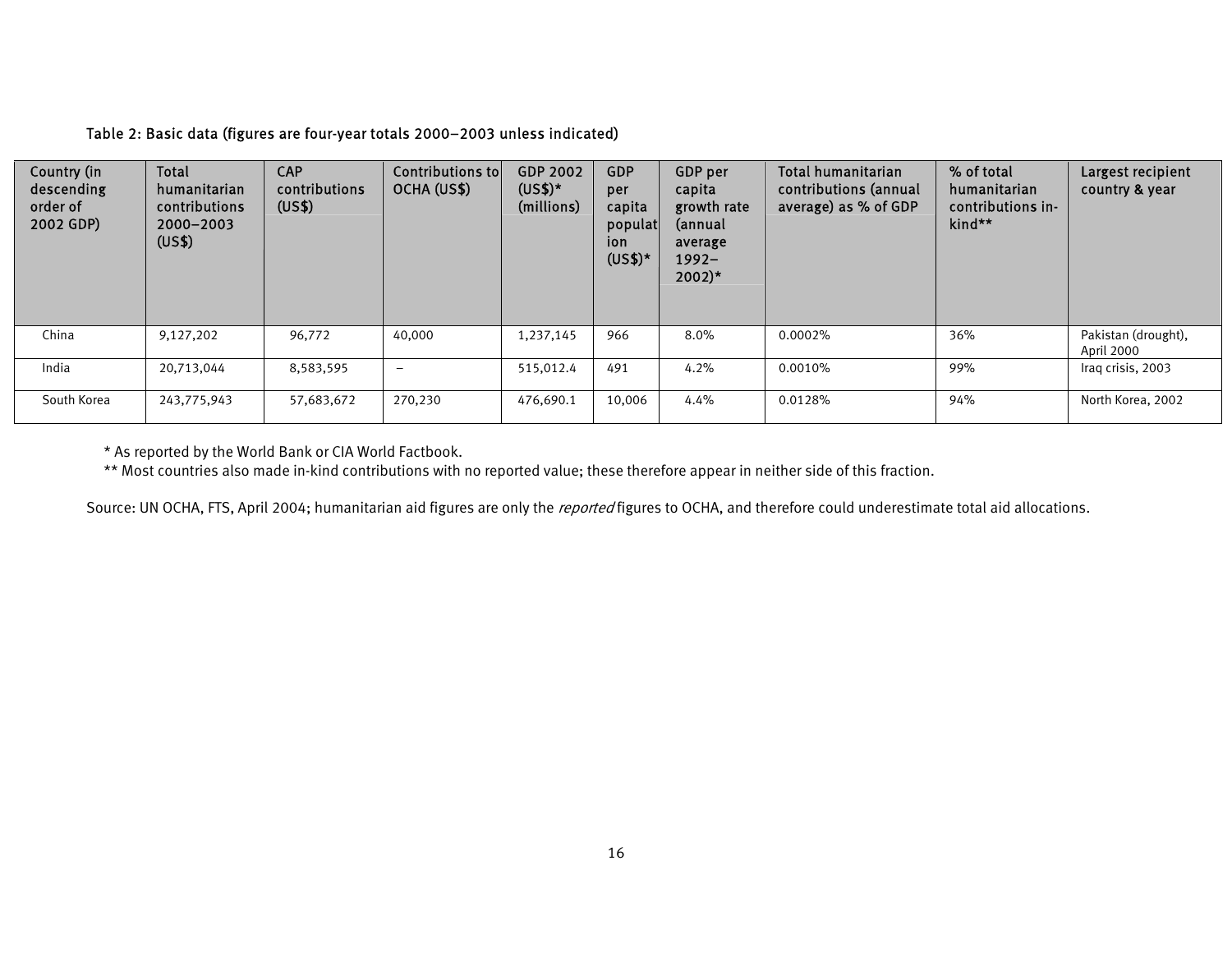# 4.2 Recipients

Recipient countries of all three case study countries' aid are mostly within Asia, and mostly neighbouring countries. For South Korea and China, North Korea and South/Southeast Asian countries, which are considered closely related ('our kin'), are accorded priority on this basis. China is one of the largest recipients of South Korea's Economic Cooperation and Development Fund. ASEAN countries average around 65% of South Korea's development assistance, and although KOICA remains heavily development-focused, it increased its emergency assistance considerably in response to Afghanistan and Iraq (as of 2003, Iraq was the largest recipient of South Korean ODA thus far). $34$ 

| 2001         |      |       | 2002        |      |       |
|--------------|------|-------|-------------|------|-------|
| Country      | ℅    | US\$m | Country     | %    | US\$m |
| Vietnam      | 19.7 | 4.8   | Afghanistan | 7.7  | 4.8   |
| Pakistan     | 17.7 | 4.3   | Vietnam     | 7.6  | 4.7   |
| Philippines  | 12.4 | 3.0   | Indonesia   | 4.5  | 2.8   |
| Uzbekistan   | 9.5  | 2.3   | China       | 3.9  | 2.4   |
| Mongolia     | 8.7  | 2.1   | Egypt       | 3.0  | 1.9   |
| UNHCR*       | 8.3  | 2.0   | Philippines | 2.9  | 1.8   |
| Indonesia    | 7.9  | 1.9   | Cambodia    | 2.8  | 1.8   |
| China        | 6.8  | 1.7   | Nepal       | 2.6  | 1.6   |
| Nepal        | 4.7  | 1.1   | Myanmar     | 2.5  | 1.6   |
| Cambodia     | 4.3  | 1.1   | Laos        | 2.3  | 1.4   |
| <b>TOTAL</b> | 54.7 | 24.5  |             | 39.8 | 24.7  |

#### Table 3: KOICA's top-ten partner countries for 2001 and 2002

\* This refers to contributions to UNHCR for Afghan refugees in 2001.

Whilst the vast majority of South Korean and Chinese assistance goes to a relatively small number of countries (particularly in terms of humanitarian or emergency assistance), there is a long tail of smaller contributions to a wide range of countries and regions: in 2004, it is estimated that China provided assistance to around 120 countries in total; South Korea to around 130. Whilst the amounts involved are relatively small, these aid relationships are an important expression of support. China provides aid to 'friendly' developing countries, and on the basis of China's own capabilities [MofCom].35 Whilst no assistance from China to Africa is reported on OCHA's Financial Tracking System (FTS), China's own reports<sup>36</sup> suggest that a large number of African countries have been recipients of China's aid.<sup>37</sup>

India's assistance is also heavily concentrated on neighbouring countries, particularly Nepal, Bhutan, Sri Lanka, the Maldives, Myanmar, Bangladesh and Afghanistan, though again Africa is increasingly considered to be a priority region.

Both South Korea and India's assistance is closely tied to trade promotion and economic relations in the region. For assistance to flow to countries further afield, and for a greater proportion to be channelled to Africa and elsewhere, it was suggested that greater efforts at raising awareness of these countries and the issues they face would be required, both within the government and amongst the public more broadly.

<sup>&</sup>lt;sup>34</sup> In October 2003, the government pledged \$0.26 billion to Iraq from 2003 until 2007 (total ODA in 2003 was \$366 million). The first \$50 million was allocated in 2005.

<sup>&</sup>lt;sup>35</sup> Around 120 countries receive regular assistance from China, including Sri Lanka, Cambodia, Nepal, the Maldives and Angola. Asian countries receive the largest proportion of assistance, but Africa is also a priority region, with around 40–45 countries receiving assistance.

<sup>&</sup>lt;sup>36</sup> Ministry of Commerce (2004).

<sup>&</sup>lt;sup>37</sup> In 2004, over 20 countries received small amounts of humanitarian assistance from China, including Iran (Bam earthquake), Morocco, Madagascar, North Korea, Russia, Bangladesh, Sri Lanka, Mali, and for a hurricane in the Pacific region. Together, these crises absorbed around 10% of China's total ODA. Since 2000, China has also provided assistance to Afghanistan, Liberia and Iraq. The Chinese Red Cross allocated 17% of its \$2.3 million of humanitarian expenditure to Sub-Saharan Africa for the period 2001–2004, and a further 33% to Low Income Countries in South Asia excluding Afghanistan.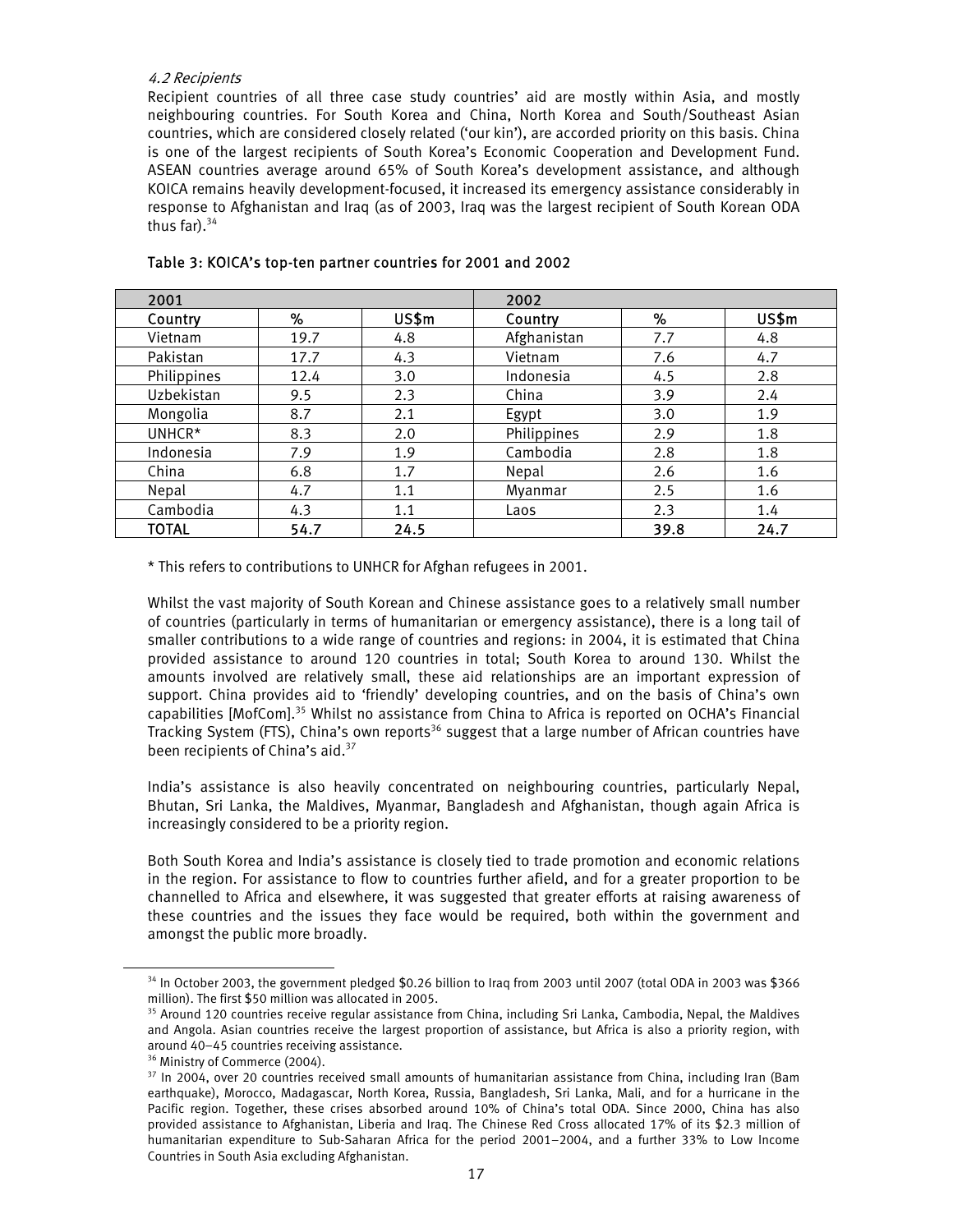

Figure 1: Recipient countries for humanitarian assistance from China, India and South Korea, 200438

# 4.3 Forms and types of aid

Aid from all three countries is in the form of preferential loans and grants, and in the case of China joint ventures and cooperation in projects.<sup>39</sup> In both China and South Korea, humanitarian assistance is estimated to constitute on average around 10–15% of overall assistance provided. China and India both participated in the IMF and UN debt-relief programme to Highly Indebted Poor Countries (HIPC). India has written off around \$24 million owed by seven HIPC countries since 2003.<sup>40</sup> and debt forgiveness in China has progressed at a similar pace.

Gifts-in-kind (GIK) and technical assistance are popular in all three donors, far more so than cash contributions. Much of the assistance provided by China and India is in the form of GIK for projectised aid, including physical and infrastructure development, such as the building of railways, hospitals, schools and stadiums.<sup>41</sup> In 2004, India gave only in-kind contributions, and in the same year South Korea and China gave the majority of their humanitarian aid as GIK (93% and 97% respectively) (Randel 2005). India allocates a high proportion of its assistance to food, spending \$9 million in 2004. South Korea allocates a fifth of its humanitarian assistance to food – this amounted to \$57 million between 2002 and 2004.

Technical expertise and training form a core part of the aid programmes of all three donors. China's policy of 'Bringing home, going global', developed in 2002, is designed to provide training for personnel in developing countries.<sup>42</sup> The history of China's technical cooperation dates back before the institutionalisation of Technical Cooperation among Developing Countries (TCDC) within the UN system (Xiufen 1995). Technical expertise in areas such as disaster management and refugee rehabilitation has also been a key feature of India's assistance, for example in South Asia, Zambia and Zimbabwe. South Korea has a number of programmes providing technical expertise, including its 'dispatch of experts' programme; the country also offers training to foreign counterparts in South Korea.

#### 4.4 Channels of aid

l

Most aid from the three donor countries is channelled bilaterally, either directly to the recipient government, or through local NGOs or the national Red Cross societies (see the discussion of NGOs

<sup>&</sup>lt;sup>38</sup> Randel, 2005 (unpublished).

<sup>&</sup>lt;sup>39</sup> In South Korea loans are approximately 60% concessional, with an interest rate of between 0.5 and 3%.

<sup>&</sup>lt;sup>40</sup> This includes debts owed to India from Mozambique, Tanzania, Zambia, Guyana, Nicaragua, Ghana and Uganda. <sup>41</sup> On the current model, China generally sends personnel, including managers, engineers and technical experts, and both China and India contract domestic companies to carry out the projects. In China, these contracts are managed by the Ministry of Commerce, and the contracted companies are subject to a fairly extensive set of terms and conditions. The aim is to send only a core of trained and skilled personnel, and to recruit the rest of the staff at the

country level to work under Chinese technical personnel.<br><sup>42</sup> Ministry of Commerce Yearbook, 2002. For example, assistance to Iraq included technical training in engineering for Iraqis in China. China also dispatches medical and rescue teams, for example to tsunami-affected countries.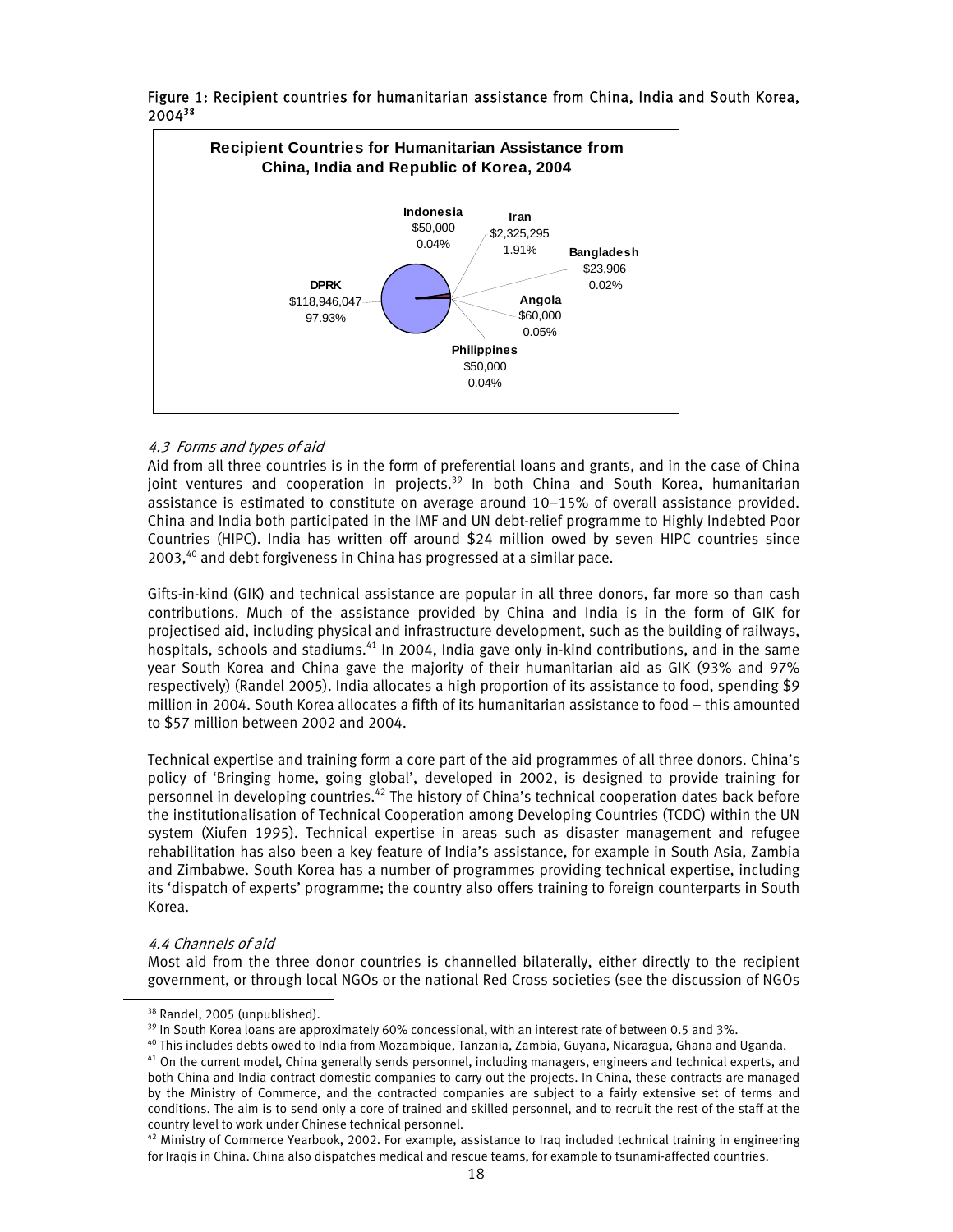in Section 5 below). Humanitarian assistance is generally provided on the basis of requests through foreign embassies, and much of it is channelled either directly to the recipient government or through the embassies in the affected countries.

Chinese and South Korean embassies also have small funds of their own for providing small-scale project or emergency assistance, and retain some discretion in how to use this. This mechanism is in no small measure responsible for the highly projectised and dispersed distribution of assistance, to over 120 and 130 countries respectively. Whilst there has been discussion of concentrating assistance to improve aid effectiveness, these moves will inevitably be met by resistance in the embassies. These mechanisms are also held to be conducive to the rapid disbursement of funds to the recipient country, as well as fostering diplomatic relations, and China in particular prides itself on the speed of its response.<sup>43</sup> Indian embassies and high commissions similarly provide the incountry contact points for India's ITEC assistance.

It is estimated that as much as 95% of China's assistance is provided direct to the recipient country government. Despite India's preference for receiving aid through multilateral channels, the bulk of its international assistance is also channelled bilaterally. On the basis of UN agency and international organisation data, South Korea is the biggest non-DAC contributor to the UN and international organisations; its largest contributions go to WFP,<sup>44</sup> followed by UNHCR (for Afghanistan and Iraq) (Randel 2005).<sup>45</sup> To counter the trend of bilateral spending, some UN agencies are developing strategies to engage with these donor governments in order to build new partnerships.

WFP has developed innovative ways to encourage donors to select WFP as a preferred channel.<sup>46</sup> This includes visibility packages, sharing the associated costs of commodity contributions with a 'traditional' donor and increasing dialogue and awareness in the region about WFP's work. Since the 1990s, India has increasingly channelled food aid, both domestically and to Afghanistan, Iran and Iraq, through WFP. In 2004, for example, India contributed \$7.8 million in cash and almost \$16 million in-kind to WFP. China has contributed regularly to WFP since at least 1998, usually giving just over \$1 million each year, although it gave over \$4.5 million in 2000 and 2004.

UNHCR began to increase its focus on Asia in 2004, recognising that South Korea was already contributing a significant amount, but India, China, Malaysia, Thailand, Singapore and the Philippines were also emerging for UNHCR as potentially significant supporters. Randel notes that China has been a fairly regular contributor to UNHCR since at least 1996, albeit with relatively small amounts (in the region of  $$0.25-0.3$  million).<sup>47</sup> UNHCR's strategy, however, is only in its infancy, and it is combined with broader goals of maintaining good relations with the respective governments and advancing sensitive policies. In South Korea this includes advising on policy on inter-Korean issues. In China, there was been an emphasis on advancing policy development and appropriate legislation to implement the 1951 UN Convention on refugees, and in India, where the government is not a signatory to the 1951 Refugee Convention or its 1967 Protocol, the lack of a legal framework is a significant barrier to managing refugee matters (Price 2005).

Unlike WFP and UNHCR, UNICEF has a decentralised approach to fundraising, and relies on its incountry capacity through its national committees and the relations that country teams have with the recipient government. The Korean Committee raises significant volumes of funds for UNICEF each year, but the majority of this comes from private fundraising rather than the government. In addition, the government made a substantial donation of \$4.8 million in 2003 to UNICEF global

 $43$  For example, China claims to have disbursed more than 50% of the estimated \$150 million total raised for tsunami relief by the end of March 2005.

<sup>44</sup> This is largely for North Korea – for instance, in 2003 \$16 million was allocated to WFP by South Korea for North Korea, and \$23 million in 2004.

<sup>&</sup>lt;sup>45</sup> South Korea has contributed at least \$1 million each year to UNHCR since 1997 (rising to a high of \$2.5 million in 2003 before falling back to \$1.5 million in 2004).

<sup>46</sup> WFP's regional engagement with these countries is managed from its Bangkok office, established in 2001. However, donor relations work started only in 2003. The key donors are China, India, Thailand, Malaysia and Vietnam, as well as the South Korean private sector.

<sup>&</sup>lt;sup>47</sup> China did not provide funding in 1999 and 2000. China also covers most of the costs of Vietnamese refugee assistance within China, with UNHCR contributing only around \$50,000 per annum. From January 2005, this credit fund was passed over to the management of the Chinese government.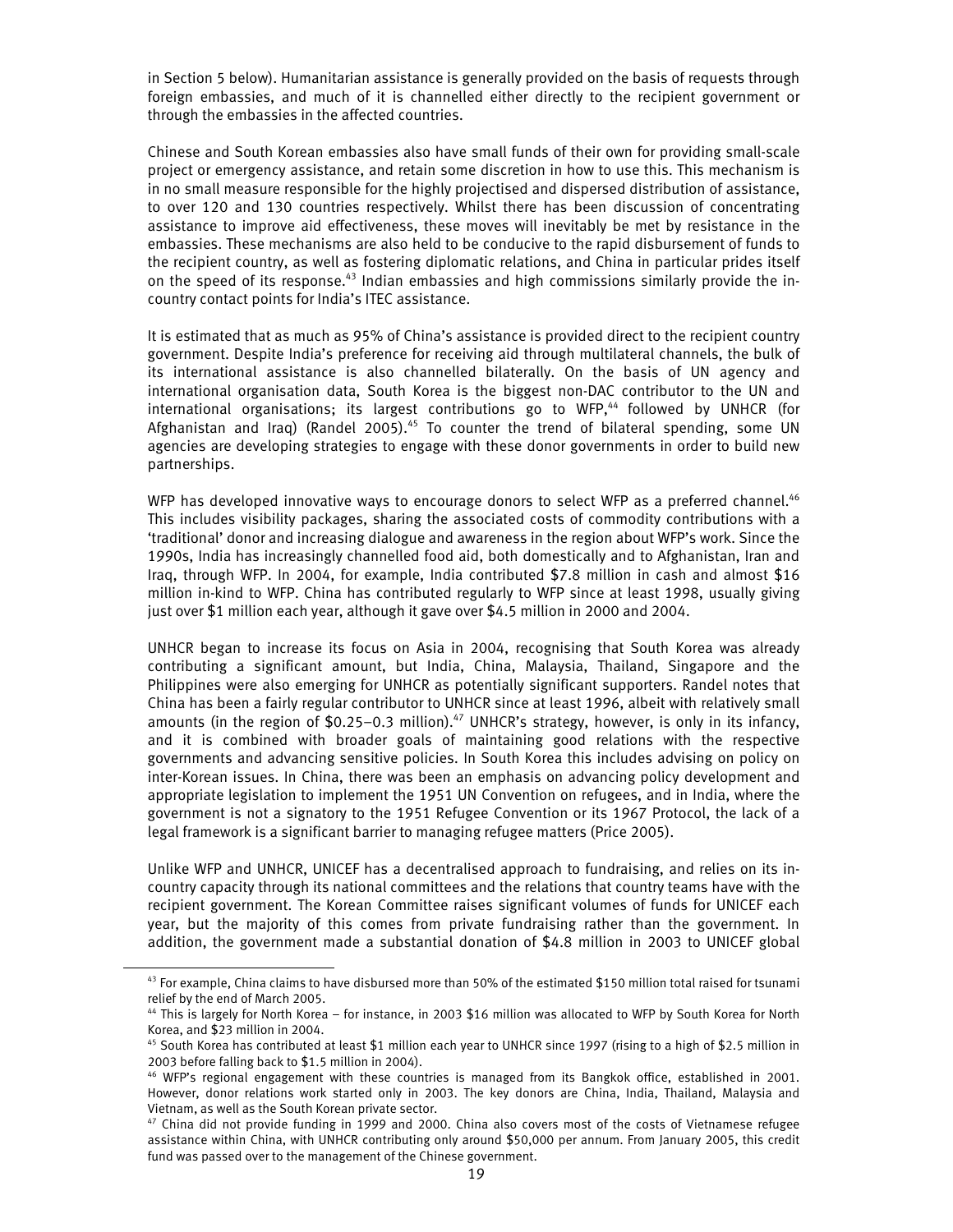appeals. India also made a one-off contribution in 2002, but no contributions are recorded for the previous five years, or for the following year (Randel 2005).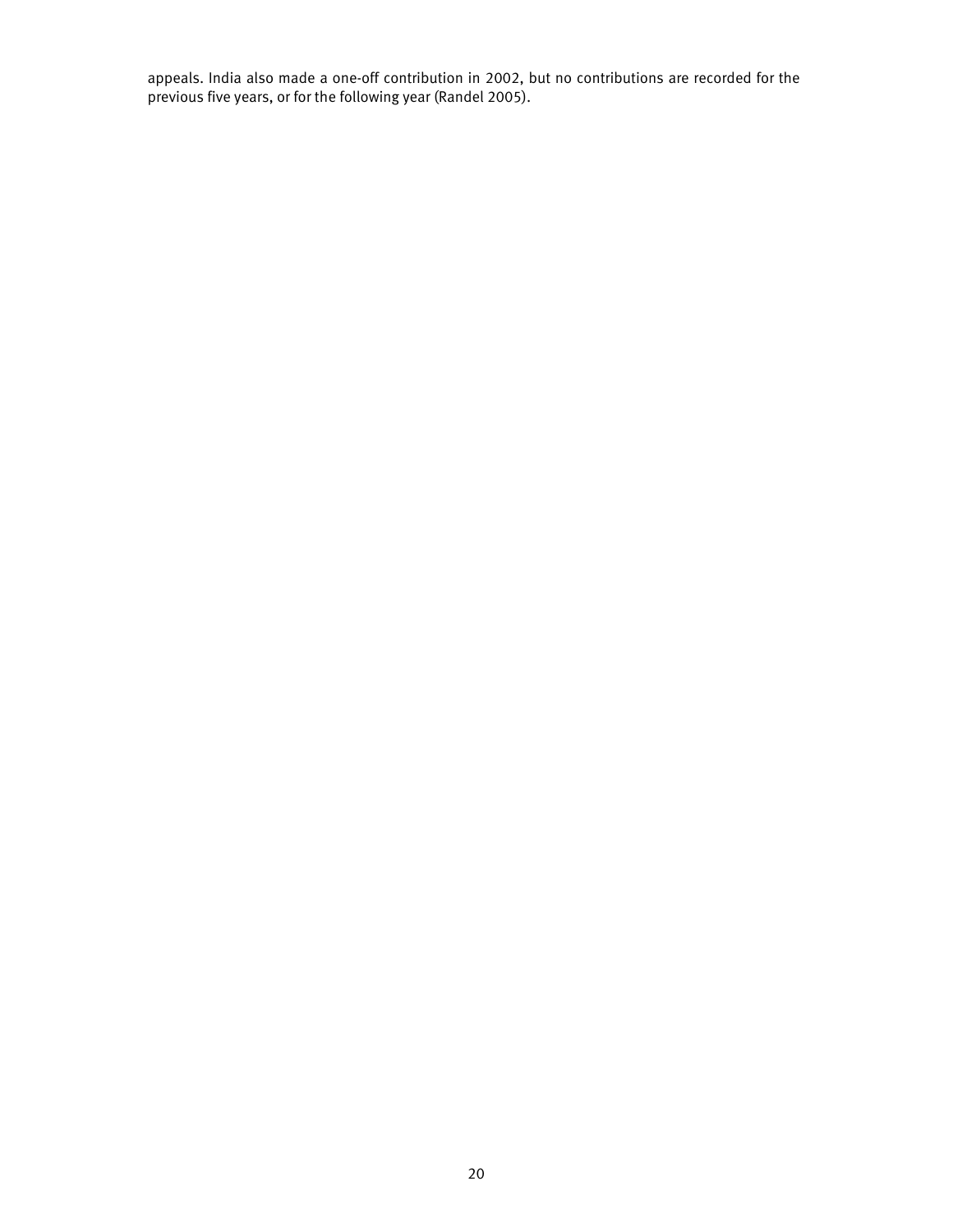#### 5. Local organisations and the private sector

#### 5.1 Development and internationalisation of NGOs

Despite the phenomenal growth of the NGO community worldwide, there is limited capacity building and support for international work of indigenous NGOs in any of the three countries, either by the government or by most foreign donors. There are signs, however, that this is slowly changing in South Korea and China.

With the exception of the Indian Red Cross.<sup>48</sup> very few Indian NGOs are involved in the provision of humanitarian assistance. However, India's large micro-finance organisations have experience in international assistance efforts, particularly in the recent tsunami response. Most NGOs lack the capacity to respond internationally, largely because of financial and operational constraints. However, given India's recent policy to require smaller donors to India to channel their assistance through NGOs, this capacity may increase. To date, the Indian government has not demonstrated an interest in channelling its assistance through Indian NGOs (Price 2005). If the government did channel its assistance through national implementing partners, the most likely organisation is the Indian Red Cross, which has close links with the government.<sup>49</sup>

In both China and South Korea, the number of domestic NGOs has increased significantly in recent years. The pace of NGO growth has been most dramatic in China, particularly following the 1995 International Women's Conference in Beijing. However, despite the huge number of non-profit organisations, in addition to the Red Cross society, only the China Charity Federation has been involved in international assistance, when it collected and administered public donations in 2005 in response to the tsunami.

Overall, Chinese NGOs usually receive only around 10% of their income from private donations and fundraising, but the public is beginning to pay more attention to international humanitarian assistance,<sup>50</sup> and support is likely to increase. Private donations to the tsunami relief effort exceeded \$12.2 million. If sustained, these levels of public support will have significant implications in terms of the government's support of, and relationship with, NGOs.

#### Box 1: The Chinese Red Cross Society

l

The Chinese Red Cross (CRC) was founded in 1904 as an office of the ICRC in Shanghai. After the 1911 revolution, it became a national society. International assistance has been part of the CRC's activities almost since its inception. During the First World War, the CRC sent aid (in cash) to European countries, as well as medical teams to Japan. When the CRC's domestic activities were all but stopped during the Cultural Revolution, it continued to survive as an organisation in part because it offered the government a channel to provide aid to other countries.

Since 1978, the CRC has again become active in domestic work, which forms the core of its activities. All of China's provinces now have branches of the CRC, and there are a total of 156,000 grassroots units at the town/village level. CRC has around 22 million members and 400,000 volunteers. The CRC has an annual budget of around RMB5–6 million from the government. It provides assistance to between 16 and 20 countries annually – usually through the national Red Cross Society in the affected country or through the IFRC. Whilst the CRC also receives some funding from the private sector for domestic appeals and major international crises (such as Iraq, Afghanistan and the tsunami), the amounts are still small.

 $48$  The Indian Red Cross has provided gifts-in-kind in response to humanitarian crises such as the earthquake in Bam, Iran.

 $49$  The president of the IRC is also president of India, the chairperson is the Minister of Health and the district collector is the chair of the IRC at district level.

<sup>&</sup>lt;sup>50</sup> It has been estimated that more than 1% of the Chinese population donates some of their income every year to recipient countries abroad [CAITEC].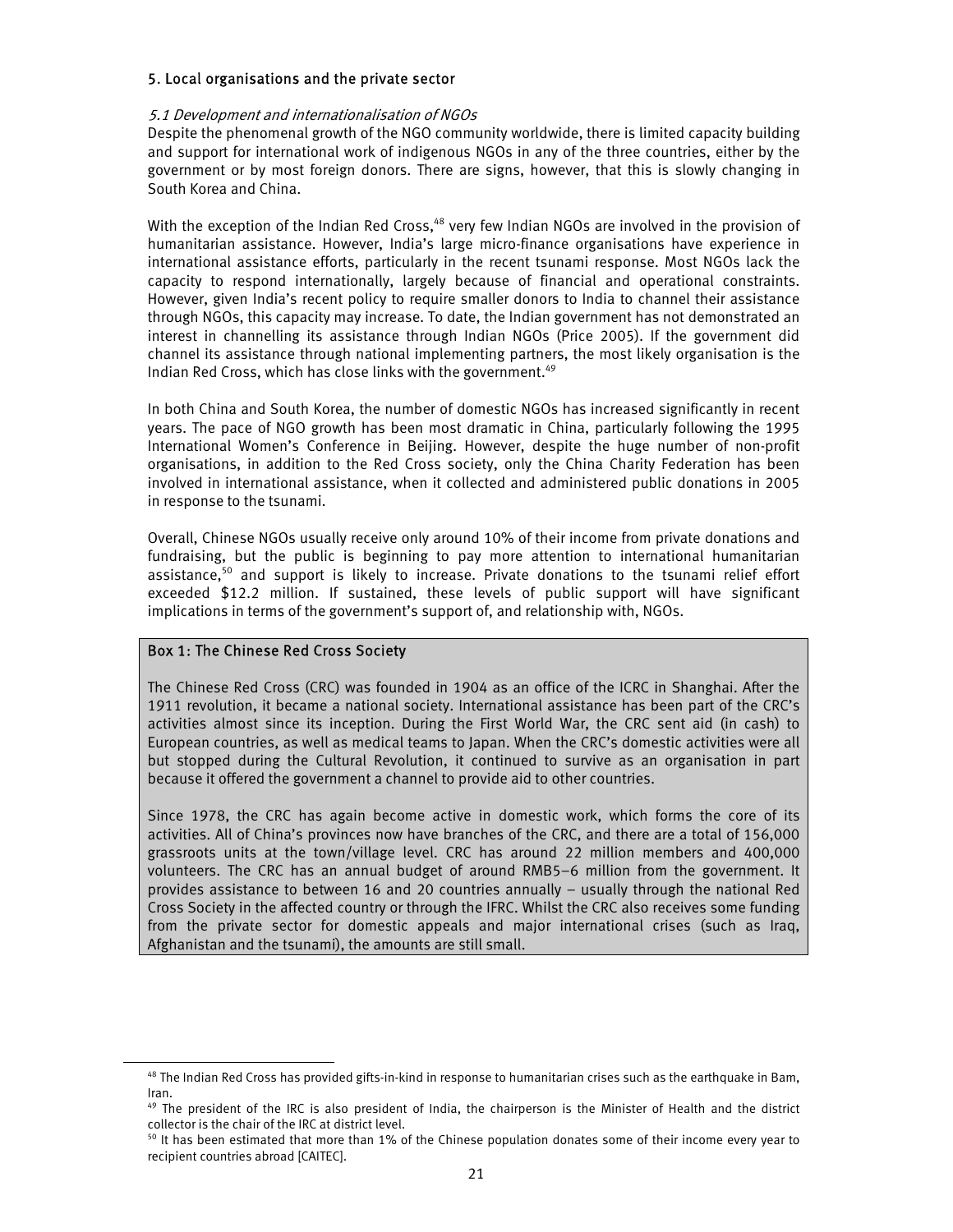# Box 2: The China Charity Federation

The China Charity Federation (CCF) was established in 1994. It has branches in most provinces, and is active in fundraising, organising activities and providing a network for distribution at the local level, either direct to beneficiaries or to social welfare organisations. Since its inception, the CCF has raised around RMB1.8 billion in cash and kind, with a further RMB5 billion raised at the local branch level. Of the RMB1.8 billion, approximately half is raised domestically and half internationally. The overwhelming majority of donations come from domestic and international companies. CCF engaged in international humanitarian assistance for the first time in response to the tsunami in December 2004, raising over RMB200 million. Most of the funds were channelled through Chinese embassies or directed on the advice of recipient country embassies in China.

In South Korea, the Korean Red Cross is also an important actor. It provides assistance to a large number of countries, but in volume terms North Korea receives by far the largest share. In most years (with the exception of some significant gifts-in-kind to North Korea), the Korean Red Cross' income comes overwhelmingly from sources other than the government.

A number of South Korean NGOs have been active in international assistance since the early 1990s, and the sector has grown considerably over the decade. However, the government provides only around 10–15% of NGO funds for international programmes and assistance to North Korea. Korean NGOs, through the two umbrella bodies for NGOs providing North Korean and international assistance, are actively seeking to encourage the government to channel a greater proportion of its assistance through NGOs. Out of an estimated total annual budget of around \$400 million for inter-Korean assistance, only around \$15 million is channelled through Korean NGOs. Of the international assistance provided by KOICA, the proportion channelled through NGOs is only around 5%.51 Two major international NGOs founded in Korea are World Vision and Good Neighbours International.

# Box 3: South Korean international NGOs

South Korea is the birthplace of World Vision, today one of the largest INGO federations in the world. Established as a country office to aid the poor during the Korean War, World Vision Korea became financially self-sufficient in 1991 and began its own international assistance. Since then, its programmes have increased from an original \$152,000 to \$7.2 million across ten countries in 2004. South Korea and Taiwan are the only World Vision offices to run both national and international programmes.

Good Neighbours International (GNI) was founded in Korea in 1991. By 1993, GNI was involved in relief programmes in Ethiopia and Somalia, and the following year was involved in refugee assistance in Rwanda and Goma. In 1996, GNI became the first Korean NGO to obtain consultative status with ECOSOC. The international programme has continued to expand, and in 2005 GNI was planning to work in 17 countries.

Both World Vision and GNI aim to work through local partner organisations or their own offices in recipient or neighbouring countries. Whilst both began their international assistance programmes with development projects, Good Neighbours now uses its humanitarian and emergency programmes as a way of expanding its development projects outwards.<sup>52</sup> This provides an interesting reversal of China's policy of prioritising emergency assistance to those countries it supports developmentally.

#### 5.2 Regulations and limitations for local organisations in China

l

Of the estimated three million NGOs in China, only around 280,000 (less than 10%) are legally registered. This means in effect that the government is unable to supervise 90% of the country's NGOs or their activities. Part of the reason for this is the complicated procedure involved in

<sup>&</sup>lt;sup>51</sup> Good Neighbours, for example, received approximately 15% of the funding for its work in Bangladesh, Ethiopia and Kenya from KOICA. The share of funding from the government for GNI's work overall is approximately 5.4%. 52 For example, having used Nairobi as a base for the Rwanda operations, GNI opened a development project in Kenya the following year.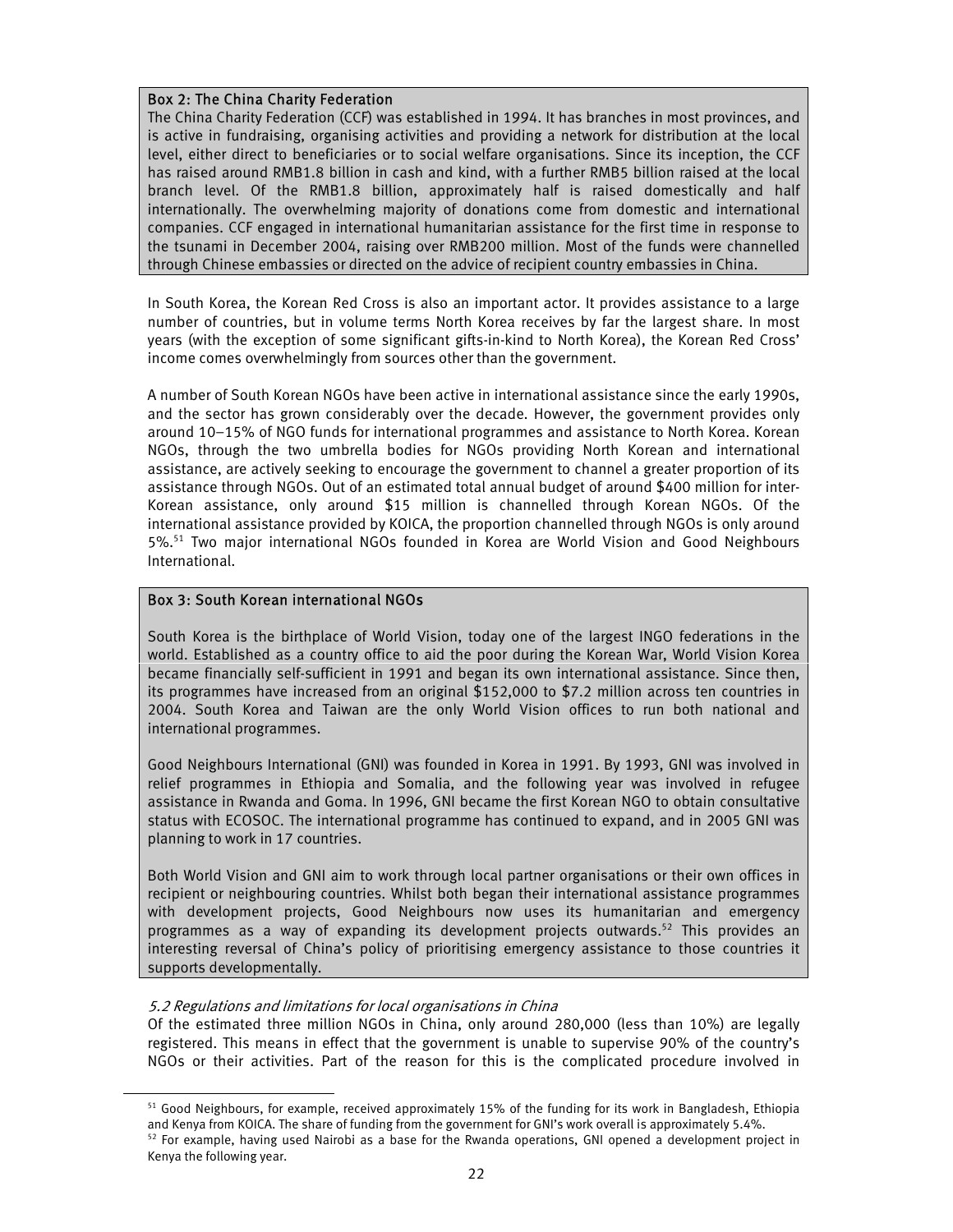registration itself. NGOs need to register not only with the Ministry of Civil Affairs, which has responsibility for NGO registration and oversight, but they also need to secure the sponsorship of the relevant ministry for their sector/s of work, for example the Ministry of Health or Education. Only once an organisation has registered with both will the government authorise a bank account for private fundraising by the organisation.

Even for those NGOs which are registered, reporting requirements are either weak or inconsistently applied.<sup>53</sup> Reporting requirements for NGOs are likely to increase as the legislative framework for China's aid is developed, but some streamlining of the regulatory environment is likely to be a prerequisite. Regulation is complicated and its structure is fragmented: there is separate regulation for the administration of social organisations, non-profits and foundations. There is also a lack of counterpart legislation of, for instance, tax or customs, which would create the necessary framework on the government side.<sup>54</sup> A further weakness in the regulatory framework is the gap between central policy and its interpretation at the local, municipal and provincial levels of government. The Ministry of Civil Affairs has limited capacity to regulate or ensure compliance with its regulations at the local level, and relies on the provincial-level governments to implement its policy.<sup>55</sup>

There are also broader barriers to NGOs becoming active in international assistance or dialogue in China. Perhaps the most oft-cited reason is that China itself is still a developing country, and China's NGOs have responsibilities in poorer regions of China. It is likely that the government has its priorities for NGOs in China, which include the provision of vital welfare services to the poorest areas, as well as labour associations. This has also limited the opportunities available to NGOs to develop the capacity required for international assistance work. Second, NGOs are not allowed to engage in international assistance without government approval, and this is not easy to obtain.<sup>56</sup> It was suggested that part of the reason for this was that the government wants to retain a 'monopoly on foreign policy', and that China's foreign aid policy is understood to be the concern of government and not of NGOs.

#### 5.3 Coordination and dialogue with implementing partners

NPO Net is a network of the ten largest Chinese NGOs. It is consulted by government agencies on specific issues/themes, such as leadership, fundraising, accountability and management. It also offers training and capacity-building. There are now also some activities with government backing, such as the China Association of NGO Cooperation (CANGO), which have increasing contacts with international NGOs and collaborate with them, in addition to their domestic activities. The International Cultural Exchange Association has a government background and engages in high levels of international cooperation. Over the past three years, China's MFA has begun to promote the involvement of Chinese NGOs in the UN and has encouraged them to apply for consultative status with ECOSOC. Seventeen Chinese NGOs now have consultative status.

South Korea similarly has a number of NGO umbrella bodies: the Korean Committee for Overseas Cooperation, which acts as a forum for communicating with both the media and the government, and the Korean NGO Consortia for Cooperation with North Korea, which seeks to liaise with the Ministry of Unification on policy and funding issues relating to North Korean assistance. South Korea's MOFAT has also encouraged NGOs to apply to ECOSOC, and around 10% of Korean NGOs have obtained special consultative status.

#### 5.4 Prospects for private sector interests

l

In India and China, the private sector is likely to play an increasingly important role in international assistance. In India, both private and state-owned companies provided cash and in-kind contributions for the tsunami relief effort, and have been a key means of extending South–South

<sup>&</sup>lt;sup>53</sup> The China Charity Federation, one of the largest NGOs in China, last reported formally in 1998.<br><sup>54</sup> The Ford Foundation, China Development Brief and the British Council have all been involved in research to better understand and support the development of Chinese NGOs and, in the latter case, to identify ways in which the regulatory environment could be streamlined and improved, as well as a set of principles for guiding the relationship between government and civil society at the local and national levels.

<sup>&</sup>lt;sup>55</sup> Thus, despite the official directive that charities are not allowed to have more than one branch, the China Charity Federation has more than 50, each registered separately at the provincial level rather than the central ministry.

<sup>&</sup>lt;sup>56</sup> During the tsunami, the China Charity Federation and the Chinese Red Cross were the only organisations mandated by the government to raise and allocate public funds for the tsunami response.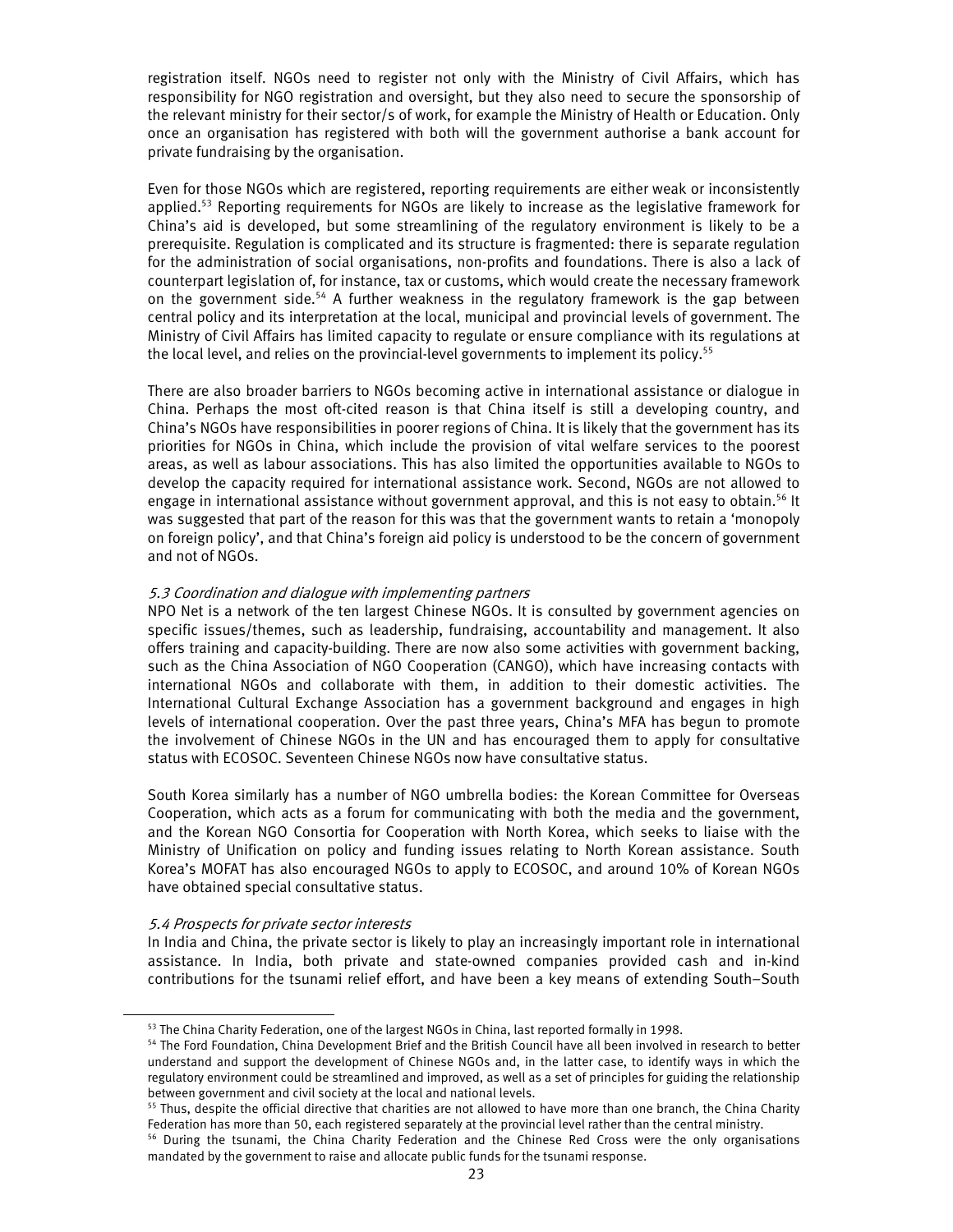cooperation from India, for example through lines of credit. China has also demonstrated its interest in bidding for supply and consulting services (particularly in engineering) to the ADB.

Many of the UN agencies, including UNHCR and UNICEF, note the importance of China and India as current (and potentially significant) supply and resource bases for procurement and contracts. In 2003, India was UNICEF's third-largest supplier (to the value of \$71 million), and South Korea (\$12 million) and China (\$6 million) were both in UNICEF's top 20 list of suppliers – primarily for vaccines, selected pharmaceuticals and school materials. This is not unimportant for UNICEF's global appeal – seven of UNICEF's top supplier countries host UNICEF programmes for children, and one-third of UNICEF's total procurement is from suppliers in developing countries. There is an acknowledged interest in reducing GIK and having the cash support to buy supplies at market rates, which is more sustainable for UNICEF's business model in the longer term. Thus, there may be interest in developing alternative ways of supporting UNICEF's work from donors that traditionally provide much of their support in-kind.

UNICEF is working with China on possible options for increasing its pharmaceuticals and vaccine supplies. There are currently nine vaccine suppliers and five principal pharmaceutical companies, and UNICEF would like to increase awareness and interest so as to attract at least one addition to its procurement options. The significant challenge is providing the stimulus for a state-owned and state-dominated sector to respond to business propositions. In November 2004, UNHCR established a Senior Procurement Officer post to explore procurement options in Yiwu in Zhejang province, from where Kuwait buys commodities to send to Africa (and probably to UN agencies).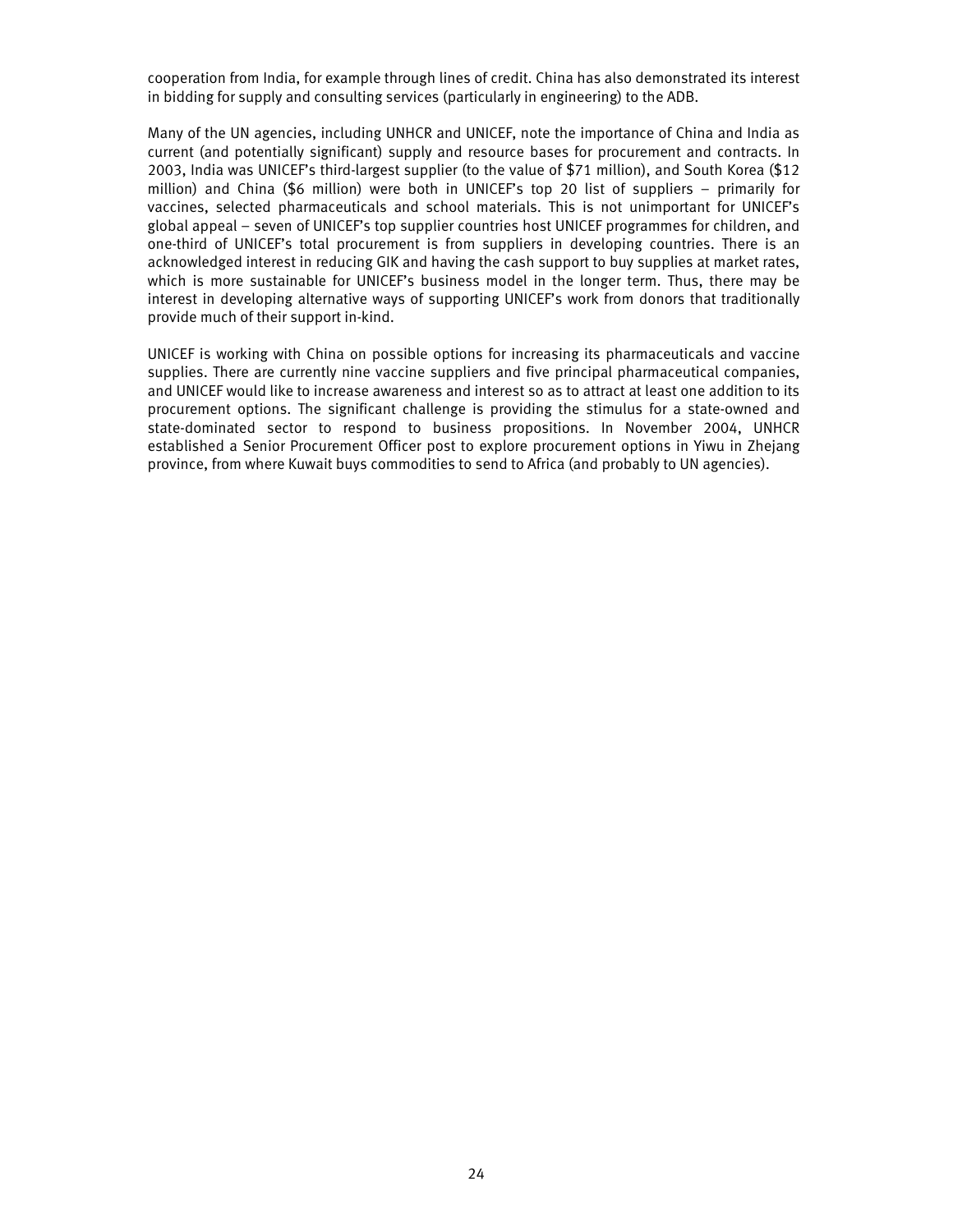#### 6. Regional and international cooperation

Given the increasing emphasis on humanitarian aid by these donors, particularly following the tsunami disaster in December 2004, the three Asian governments are interested in building more cooperative partnerships. However, the highly bilateralised approach to aid spending in the past has meant that the routes for increased cooperation and dialogue remain underdeveloped.

#### 6.1 Regional cooperation

Aid coordination with other bilaterals in Asia, or with the multilateral system, is not systematic. South Korean officials note that the country will actively coordinate on the basis of recipient country requests, but that it would not voluntarily coordinate a donor conference meeting. Similarly, whilst South Korea has in some respects used Japan as a model for the development of its own programme, to date there has been limited dialogue between the two countries about South Korea's aid.

China began hosting forums for an aid dialogue in the late 1990s, but invitations were primarily extended to officials responsible for receiving China's aid, not to other aid donors in the region. In 2000 and 2002 China hosted a China–Africa Cooperation meeting, where pledges of renewed commitment to assistance in Africa were made, including significant debt relief. China has also pursued specific strategic partnerships at the regional level. For example, China engages in meetings for Asia-Pacific cooperation, and various forms of economic cooperation are discussed at the Shanghai Cooperation Organisation. China is also a member of the ADB (and recently pledged a \$20 million fund to promote regional cooperation and poverty reduction among developing countries in Asia.57

In 2004, India attended the Nepal Development Forum, and was one of the Group of Four donor states, along with the US, Australia and Japan, that led the co-ordination of the response to the tsunami. The group was wound up in mid-January 2005, when the UN took over the co-ordinating role. For India, the chance to be regarded as a key player in the relief effort was a major political opportunity, which may change its attitude to co-ordination in future disasters (Price 2005).

ASEAN plus 3 (see Annex 3) provides a forum for dialogue on regional cooperation. However, with the exception of Japan and South Korea, all ASEAN members are currently net recipients rather than donors, and coordination to date has been economic rather than aid-related. It will take both time and political interest to establish ASEAN as a mechanism for regular donor dialogue at the regional level. A special ASEAN meeting in Jakarta on 6 January 2005 was used to announce governments' contributions to relief and reconstruction in tsunami-affected countries. ASEAN members also agreed to progress a number of initiatives under the 'prevention and mitigation' headline goal. This has led to the establishment of an ASEAN Agreement on Disaster Management and Emergency Response in July 2005.58

#### 6.2 International cooperation

At the international level, there have been tentative moves towards increasing engagement in both the work of the UN development arm and its agencies, and other international fora such as the DAC. Until recently, opportunities for these donors to engage with the latter fora were very limited, but opportunities are slowly opening up. There are also signs that the political benefits of coordination are becoming evident.

#### 6.3 UN agencies and international organisations

Whilst cooperation with multilateral agencies has been limited, it has begun to increase in recent years, particularly in response to major humanitarian crises such as the earthquakes in Iran and Algeria, and in Afghanistan, where each donor has sought to cooperate with the relevant UN agencies. UN agencies were often noted by officials in China and South Korea as trusted institutions that could channel their aid efforts in a neutral manner, particularly in contested environments such

<sup>&</sup>lt;sup>57</sup> The regional fund was the first such fund to be set up by a developing member country of ADB and the first financed by China at any institutional institution.

<sup>58</sup> See http://www.aseansec.org/17579.htm.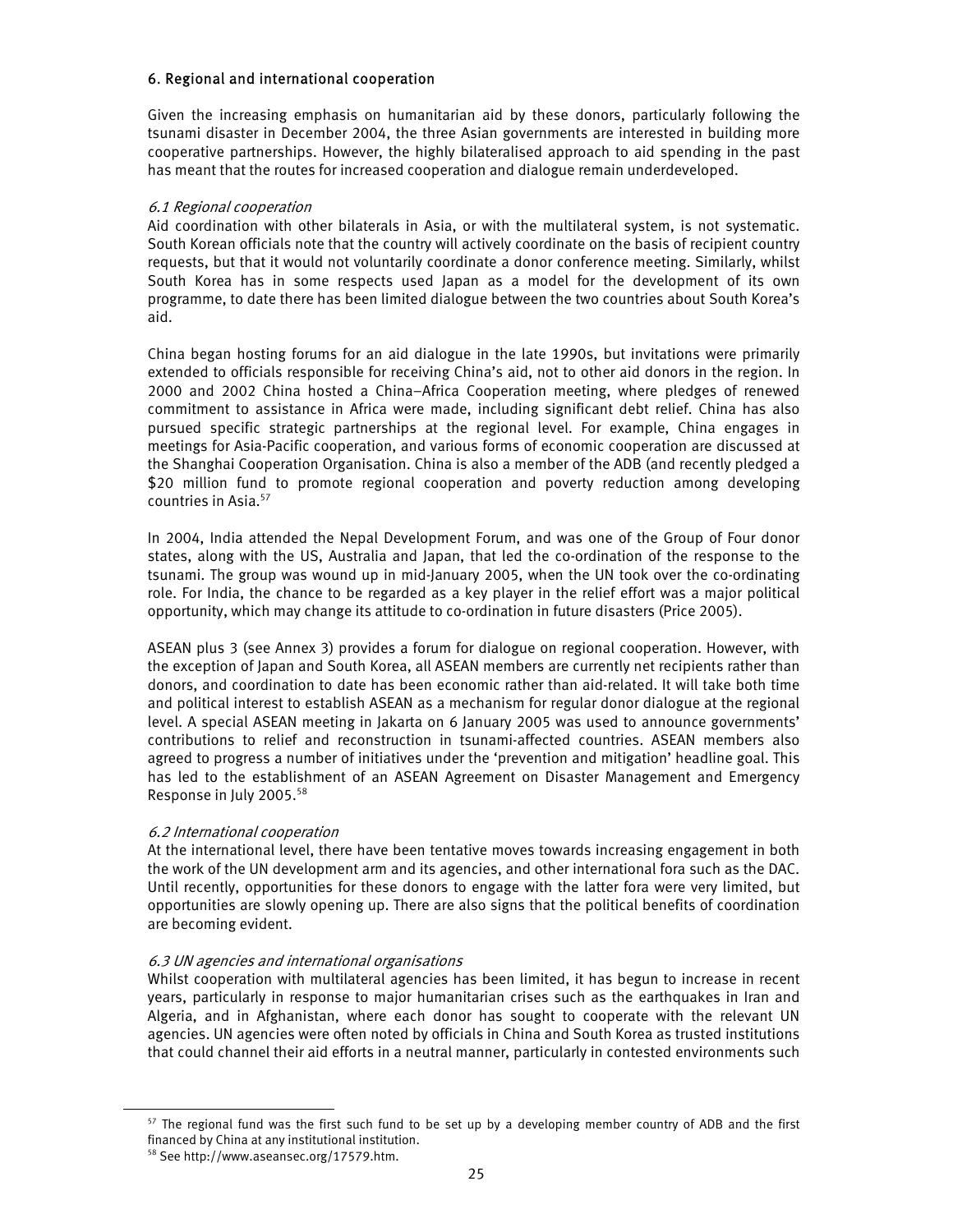as Iraq. India has also contributed to the IMF's Emergency Assistance fund,<sup>59</sup> which supports recovery from natural disasters and armed conflicts.

UNDP plays a facilitating role and has partnerships with the Chinese government on specific activities; it often covers the airfares or associated costs for China's training of experts programme, with the costs of training and the expenses in-country being covered by China. Cooperation through various forms of TCDC has been happening for at least ten years. Since the establishment of the UN's Department of Humanitarian Affairs in 1992, China has provided the DHA and now OCHA with an annual contribution of \$20,000. However, generally OCHA had very little support from the region until the tsunami.

The OECD-DAC's engagement with non-member countries began in the early 1990s, but from 1998 to 2004 it largely dropped off the DAC's agenda. Re-engagement began in the context of the Millennium Development Goals (MDGs), especially MDG8, and the need to extend the aid effectiveness debate and agenda into a much wider pool of stakeholders. In February 2005, the DAC and UNDP hosted a 'forum on partnerships for more effective development cooperation', at which China and South Korea were represented by high-level officials. India did not send a delegation to the forum. The meeting was considered successful, in part because the emphasis was on creating space for a dialogue of 'mutual benefit', and the issues had been presented in a way that encouraged dialogue, including support of South–South cooperation. Following the February meeting, the DAC set up a 'Centre of Cooperation for non-members'. However, there remain funding and resource constraints within the DAC, and it is as yet unclear how this work will advance. Through a separate initiative, the UK Department for International Development (DFID) is discussing the possibility of including China as an observer in the DAC peer review of DFID's aid programme, which is scheduled for 2006.

<sup>&</sup>lt;sup>59</sup> India's contribution was SDRs1.5 million (approx. \$2.74 million) as of mid-April 2005, according to IMF statistics (www.imf.org).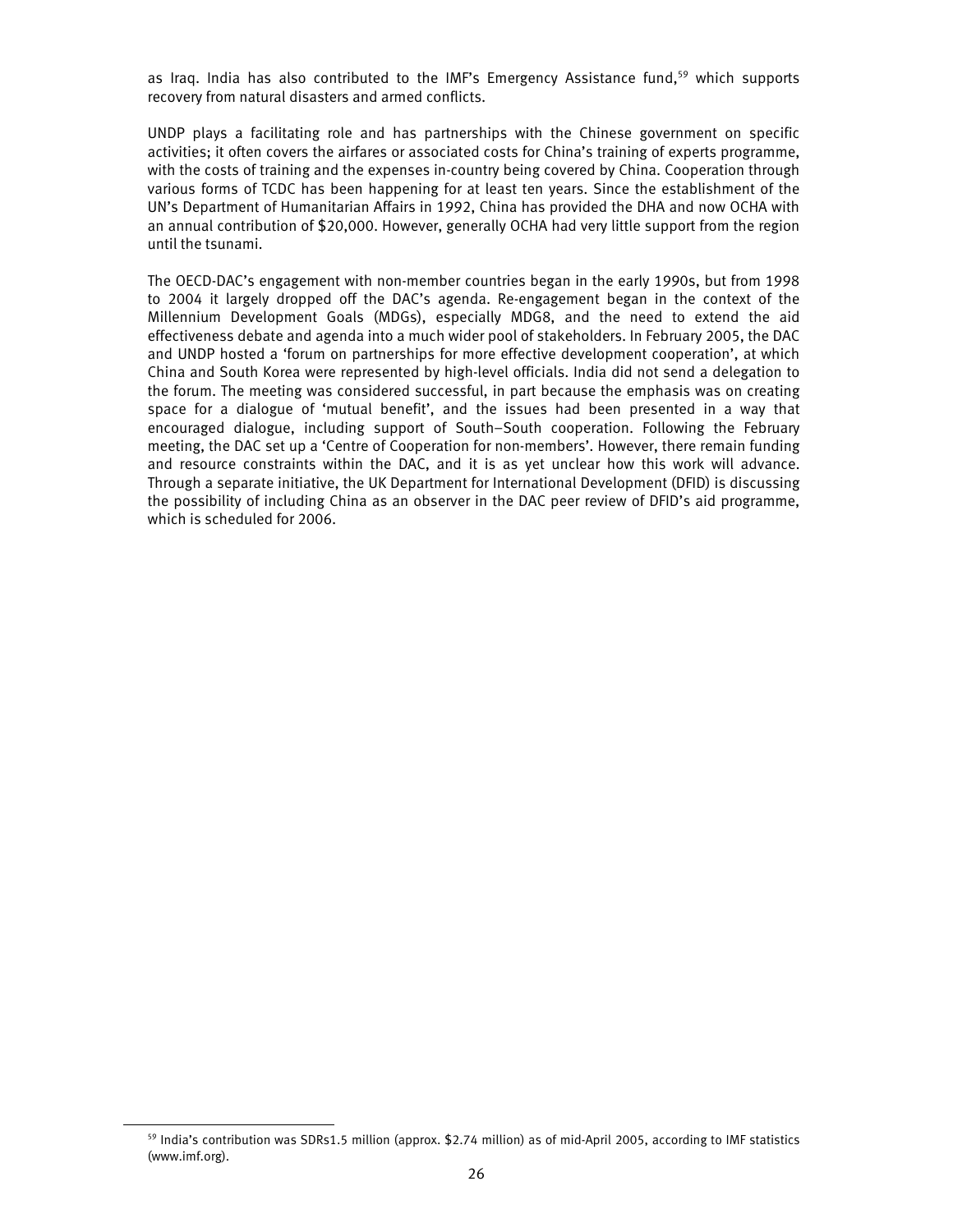# 7. Transition

l

The rapid economic growth and political aspirations of these three countries has been a key factor in the emergence of aid programmes. The potential contribution these countries could make to humanitarian efforts in the region and globally is exceptional. However, the shift to aid donorship is complicated by the process of 'graduating' countries from assistance programmes. Each financial and technical assistance provider has its own criteria for 'graduation', and the timeframes for the transition process differ considerably.<sup>60</sup>

DFID has initiated a 'Global Development Player' programme in China, marking the beginnings of the 'graduation' of China from DFID's aid programme. It is not a rapid exit. The programme is set to end in 2012. However, in the interim, the programme will focus on a series of development issues, including trade, the environment and aid effectiveness and harmonisation in Africa. The two governments are also exploring possibilities for greater field-level cooperation where they are operating in the same settings, and Tanzania and Ghana have been identified as starting points for increased cooperation. Australia has initiated an informal dialogue with China regarding aid efforts in the Pacific. There is an interest in developing a greater dialogue on aid effectiveness in the region, to encourage a sustained commitment to the development challenges in the Pacific, and to ensure predictability in budget allocations.

Amongst the UN agencies, positions are mixed as to whether the emphasis should be on assisting the vulnerable populations in India and China, or building internal capacity for domestic and international assistance mechanisms. WFP has aimed to build internal capacity and at the same time has been quick to identify the resource mobilisation potential in these countries. WFP is the only UN agency with which China has completed the transition from recipient to donor.<sup>61</sup> From 2006, WFP's office in Beijing will become a liaison office, focusing exclusively on building WFP's relations with the Chinese government, primarily for fundraising.

India's shift from aid recipient to donor is illustrated through its relationship with WFP. Over the past 42 years, WFP has provided India with around \$1 billion of assistance. Like other UN bodies, the WFP has tried to work in collaboration with the government on small-scale pilot projects. India's food stocks grew in the 1990s – a result of a succession of good monsoons – and over the last couple of years India has become one of the major donors to the WFP. India provides the bulk of the food distributed internally by the WFP, and has also provided assistance through the WFP to Afghanistan, Iran and Iraq.

Other UN agencies maintain that their presence in the region, whilst shifting to policy advice and capacity-building, remains as important as two decades ago. In interviews with government officials in China, there was an emphasis on sharing knowledge and expertise in the transitional process with other countries in the developing world, and UNDP plans to develop programmes along these lines in both South Korea and China, emphasising the importance of the MDGs, in particular MDG8. UNICEF will also concentrate on capacity-building, policy development and enhancing knowledge and information-sharing.

As for domestic support for aid programmes, the picture is mixed. Close historic and kinship ties, economic relations and regional security concerns are at times the driver for increased support to foreign aid. However, at other times, for example regarding relations with North Korea and its nuclear capacity, the effect is in the opposite direction. Despite the collective momentum to assist during the tsunami, it is unclear whether more sustained support will be possible.

 $60$  For example, the World Bank's 'graduation threshold' is the point at which discussions to begin formal graduation from borrower to donor status with the World Bank would normally begin. The 'graduation threshold' is \$5,115 (2001 prices) GNI per capita. India and China remain two of the largest borrowers from the World Bank and Asian Development Bank.

 $61$  The final shipment of grain arrived on Thursday 7 April 2005, marking an end to China's recipient status.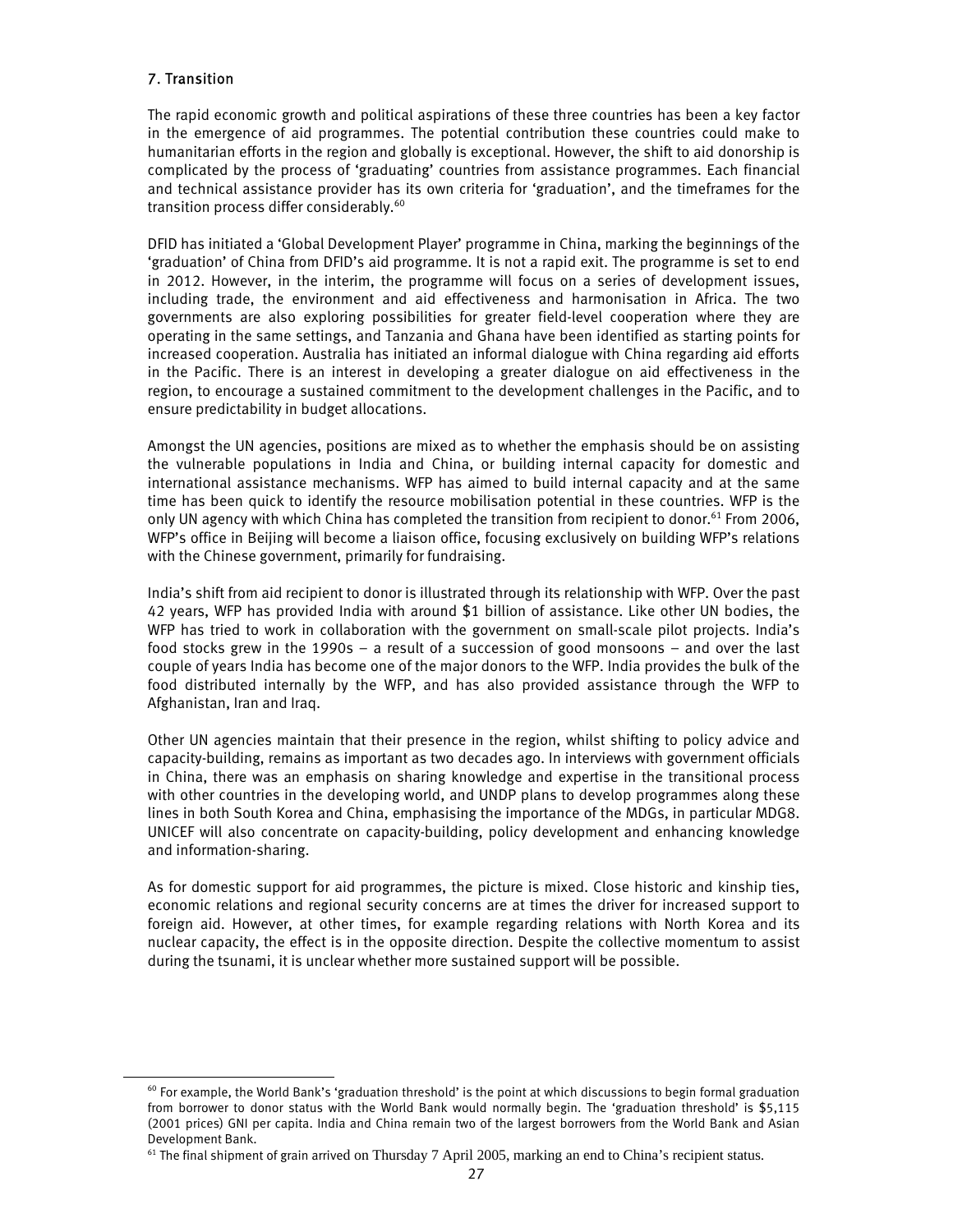# 8. Conclusions and policy recommendations

Whilst each country's international assistance policy is in a state of transition, the focus will probably continue to be on aid as a form of mutual assistance and South–South cooperation, with the aim of enhancing trade relations, as well as developmental and humanitarian concerns. Relations with near neighbours will continue to be a focus of aid programming. Aid, and particularly humanitarian aid, will also continue to reflect other, broader geopolitical ambitions, particularly when crises occur in the region. Bilateral preferences for channelling assistance may continue to predominate, primarily because this is a diplomatic gesture of cooperation between two countries, not an official contribution to the international financing pot. If this is to change, the dividends of other channels for assistance will have to be demonstrated by others in the international community, both donors and international organisations. These efforts would need to target not only the political and administrative realms of the donor governments, but increasingly their publics, who make up the majority of the world's poor.

# Policy recommendations for Asian donors

1. Consider options for the development of communications and public awareness campaigns on the role of official development and humanitarian assistance.

2. Consider multilateral channels for humanitarian action, respecting the regional focus and in line with considerations of capacity, reach and humanitarian principles, including impartiality.

3. Examine the opportunities for developing a supportive regulatory framework for international humanitarian action for indigenous NGOs and other organisations.

4. Consider options for establishing a regional dialogue between Asian aid donors in fora such as ASEAN and others hosted by UN agencies or the regional financial institutions, such as the ADB.

5. Increase the transparency and accountability of official aid, both in the interests of visibility and trust and to improve the performance and reporting of official aid expenditure, including reporting all humanitarian aid expenditure to OCHA's Financial Tracking system.

# Policy recommendations for international organisations and donor governments

1. Explore opportunities to increase policy dialogue with Asian donors on humanitarian issues, including options for sharing technical expertise in disaster in aid management.

2. Explore options for supporting and increasing capacity for monitoring and reporting aid flows.

3. Consider options for twinning and cost-sharing of interventions in third countries.

4. Increase capacity by investing in Asian channels for assistance at times of humanitarian crisis in the region, including the national Red Cross and local organisations.

5. Share guidelines on private sector engagement in humanitarian action and support indigenous approaches to private sector.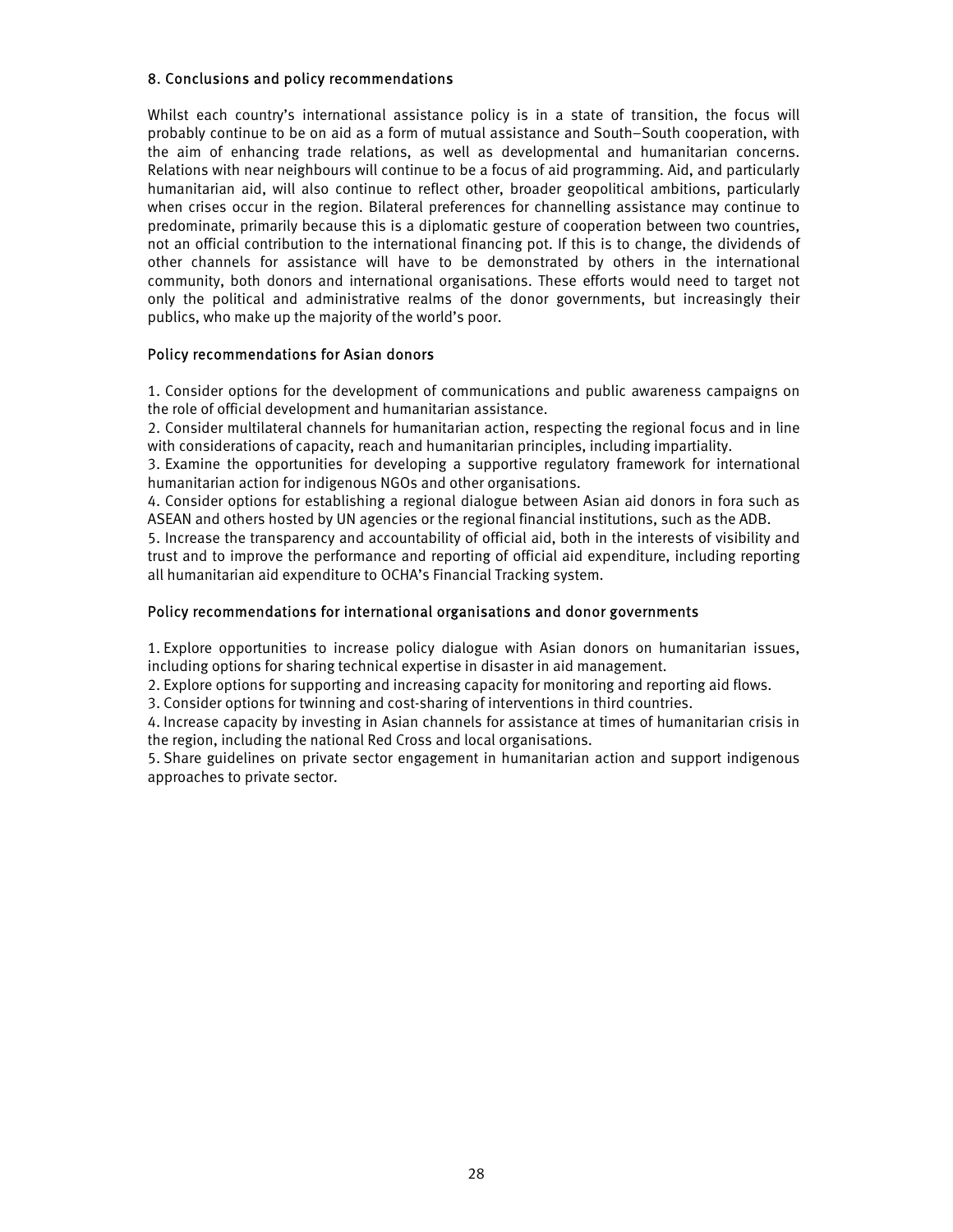# Annex 1 List of interviewees

| Toru Shibuichi                | Asian Development Bank                                                                        |
|-------------------------------|-----------------------------------------------------------------------------------------------|
| Chris Spohr                   | Asian Development Bank                                                                        |
| Dong Hua Wei                  | China Charity Federation                                                                      |
| Nick Young                    | China Development Brief                                                                       |
| Xue Hong                      | Chinese Academy of International Trade and Economic<br>Cooperation, Ministry of Commerce, PRC |
| Cao Jinli                     | Chinese Academy of International Trade and Economic<br>Cooperation, Ministry of Commerce, PRC |
| Xiaohua Wang                  | Chinese Red Cross                                                                             |
| Hu Zhang                      | <b>Chinese Red Cross</b>                                                                      |
| Yu Ying Fu                    | Department for Aid to Foreign Countries, Ministry of Commerce,<br><b>PRC</b>                  |
| Kebur Azbaha                  | Department for International Development, China, British Embassy                              |
| Holger Grundel                | Department for International Development, China, British Embassy                              |
| Yeong June Kim                | Development Cooperation Division, Ministry of Finance and<br>Economy, Republic of Korea       |
| Dohnson Yang                  | Development Cooperation Division, Ministry of Finance and<br>Economy, Republic of Korea       |
| Kim Min-Sun                   | Development Cooperation Division, Ministry of Foreign Affairs and<br>Trade, Republic of Korea |
| <b>Andrew Watson</b>          | Ford Foundation, China                                                                        |
| Kim In Hee                    | Good Neighbors International                                                                  |
| An Seung Jin                  | Good Neighbors International                                                                  |
| Sung-Ho Chung                 | Korea International Cooperation Agency                                                        |
| Chang Hyung-sik               | Korea International Cooperation Agency                                                        |
| Claire Choi                   | Korea International Foundation for Health and Development                                     |
| Cho Do-Yeon                   | Korea International Foundation for Health and Development                                     |
| Kong Han Chul                 | Korea International Foundation for Health and Development                                     |
| Kim Hyun Kyong                | Korea International Foundation for Health and Development                                     |
| Juja Kim                      | <b>Korean Red Cross</b>                                                                       |
| Yong-Hoon Rheem               | <b>Korean Red Cross</b>                                                                       |
| Hwang Jay                     | Korean Sharing Movement                                                                       |
| Lee Jong Moo                  | Korean Sharing Movement                                                                       |
| Wang Min                      | <b>Tsingua University</b>                                                                     |
| Li Tianwu                     | Permanent Mission of the People's Republic of China to the United<br><b>Nations</b>           |
| Hong-gi CHOI                  | Permanent Mission of the Republic of Korea to the United Nations                              |
| Andrew Claypole               | UNICEF, People's Republic of China                                                            |
| Park Dong-Eun                 | UNICEF, Republic of Korea                                                                     |
| Kang Nam Wook                 | UNICEF, Republic of Korea                                                                     |
| Anne-Isabelle Degryse-Blateau | UNDP, Republic of Korea                                                                       |
| Lu Lei                        | UNDP, People's Republic of China                                                              |
| Bert Wu                       | UNDP, People's Republic of China                                                              |
| Marion Hoffmann               | UNHCR, Republic of Korea                                                                      |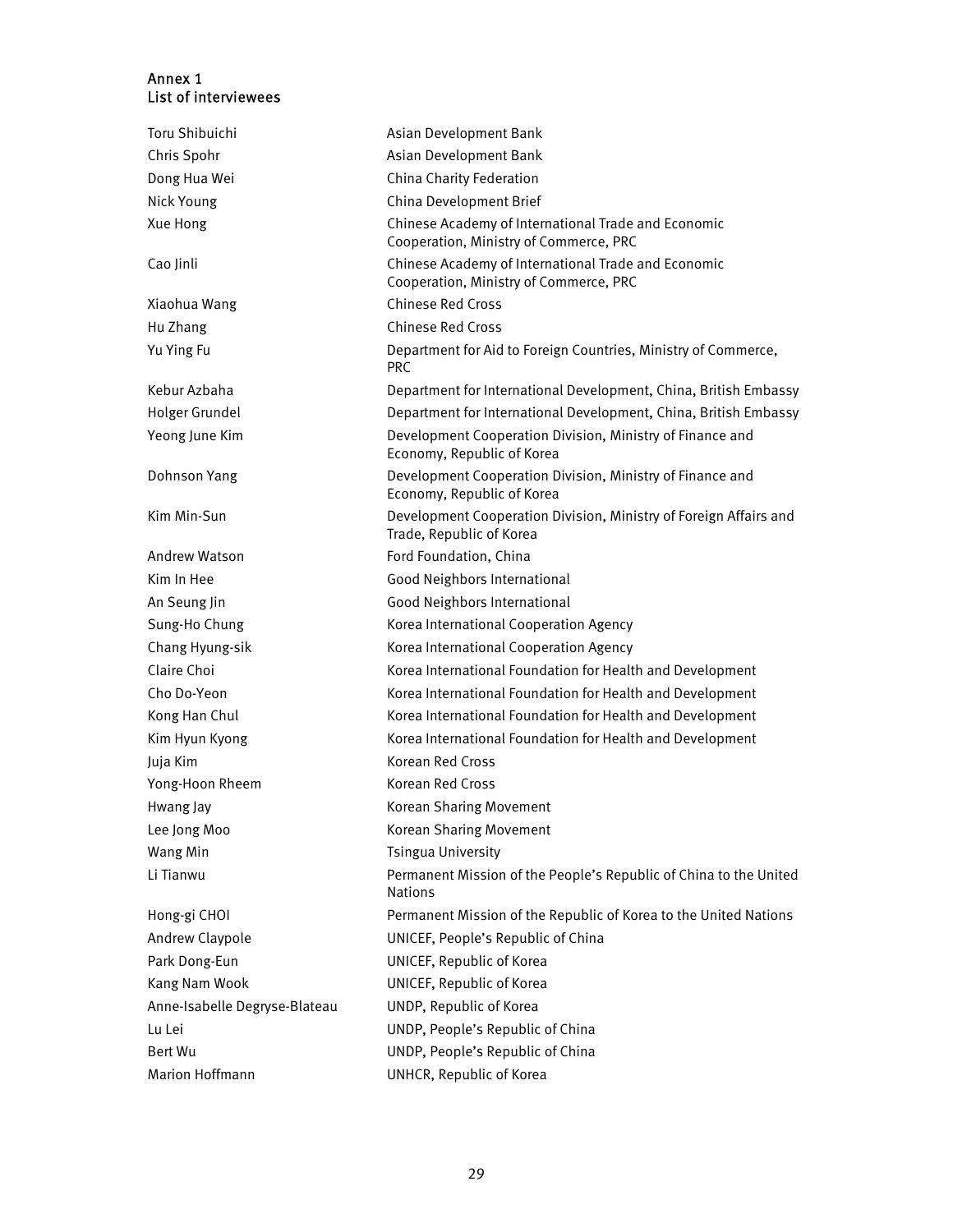# Annex 2 Eight principles for China's aid to foreign countries, Premier Zhou Enlai, 1964

1. Chinese Government always bases itself on the principle of equality and mutual benefit in providing aid to other countries. It never regards such aid as unilateral alms but as something mutual.

2. In providing aid to other countries, the Chinese Government strictly respects the sovereignty of the recipient countries, and never attaches any conditions or asks for any privileges.

3. China provides economic aid in the form of interest-free or low-interest loans and extends the time limit for repayment when necessary so as to lighten the burden of the recipient countries as far as possible.

4. In providing aid to other countries, the purpose of the Chinese Government is not to make the recipient countries dependent on China but to help them embark step by step on the road of selfreliance and independent economic development.

5. The Chinese Government tries its best to help the recipient countries build projects which require less investment while yielding quicker results, so that the recipient governments may increase their income and accumulate capital.

6. The Chinese Government provides the best-quality equipment and material of its own manufacture at international market prices. If the equipment and material provided by the Chinese Government are not up to the agreed specifications and quality, the Chinese Government undertakes to replace them.

7. In providing any technical assistance, the Chinese Government will see to it that the personnel of the recipient country fully master such techniques.

8. The experts dispatched by China to help in construction in the recipient countries will have the same standard of living as the experts of the recipient country. The Chinese experts are not allowed to make any special demands or enjoy any special amenities.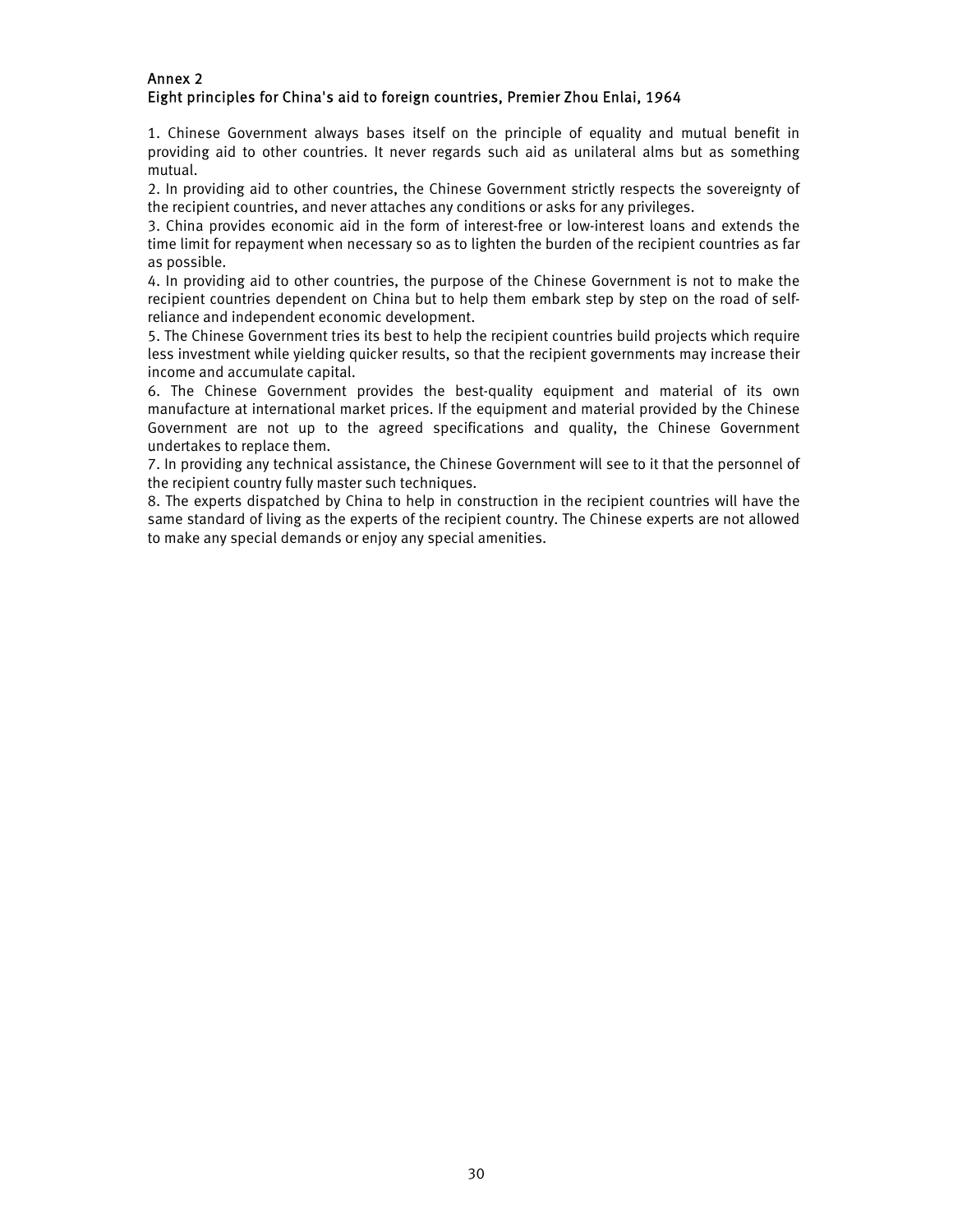# Annex 3 Member countries of regional fora

# Association of Southeast Asian Nations (ASEAN)

Brunei Cambodia Indonesia Laos Malaysia Myanmar Philippines Singapore Thailand Vietnam

# ASEAN  $plus 3$  (in addition to the above countries)

China Japan South Korea

# Asia-Pacific Economic Cooperation (APEC)

Australia Brunei Canada Chile China Hong Kong Indonesia Japan Korea Malaysia Mexico New Zealand Papua New Guinea Philippines Russia Singapore Taiwan Thailand United States Vietnam